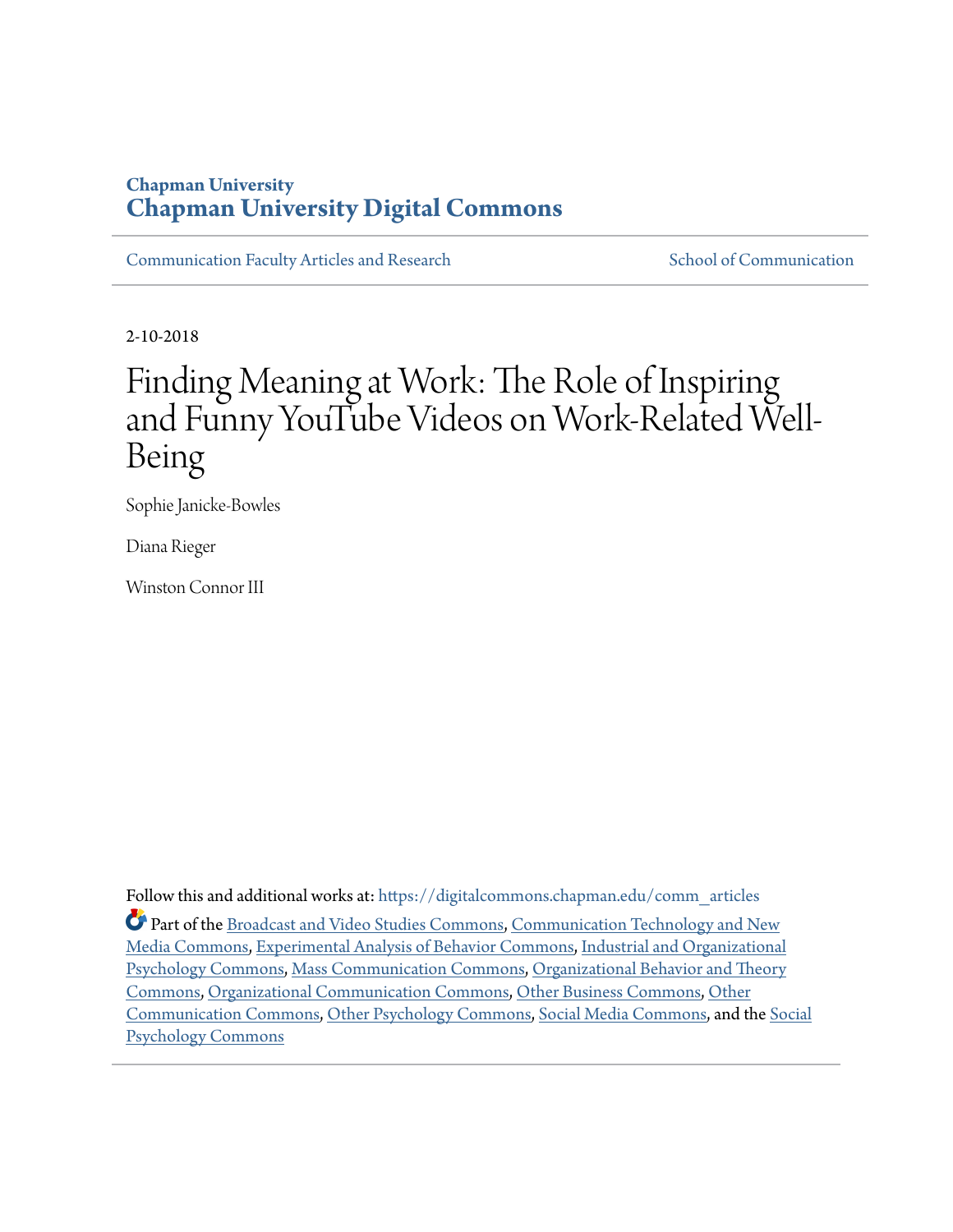## Finding Meaning at Work: The Role of Inspiring and Funny YouTube Videos on Work-Related Well-Being

### **Comments**

This is a pre-copy-editing, author-produced PDF of an article accepted for publication in *Journal of Happiness Studies* in 2018 following peer review. The final publication is available at Springer via [DOI:10.1007/](https://doi.org/10.1007/s10902-018-9959-1) [s10902-018-9959-1](https://doi.org/10.1007/s10902-018-9959-1).

**Copyright** Springer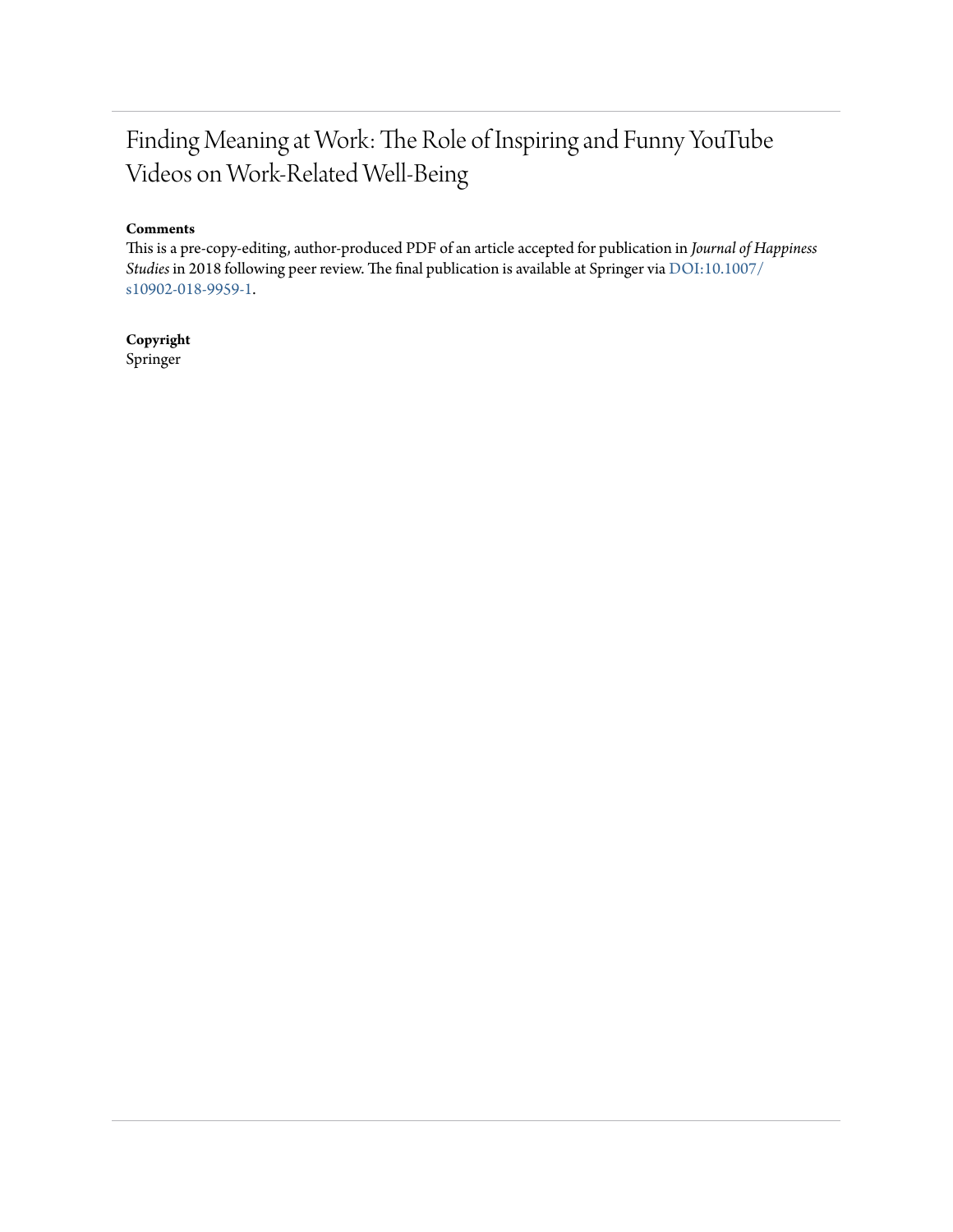Finding Meaning at Work: The Role of Inspiring and Funny... S. H. Janicke et al.

# Finding Meaning at Work: The Role of Inspiring and Funny YouTube Videos on Work-Related Well-Being

Sophie H. Janicke-Bowles,  $1 \infty$ 

Phone: 714-516-5184 Email: sophie.janicke@gmail.com

Diana Rieger, 2

Email Diana.rieger@uni-mannheim.de

Winston Connor, III  $3$ 

Email wconnor@email.uark.edu

<sup>1</sup> School of Communication, Chapman University, 1 University Dr., Orange, CA, 92866 USA

 $2$  Department of Media Communication Studies, University of Mannheim, Rheinvorlandstr. 5, 68159 Mannheim, Germany

 $3$  University of Arkansas, Fayetteville, USA

# Abstract

Watching online videos on social media is a common activity in today's digital age, but its' impact on employee well-being at work has not been investigated yet. The current study tried to fill this gap by investigating the role hedonic and eudaimonic online videos play on employee's stress levels and well-being at work. An online experiment with 200 full time employees in the US was conducted exploring the role of inspiring affect and positive affect on three distinct well-being outcomes: subjective well-being, psychological well-being and social well-being at the workplace. A path model suggests unique effects for inspiring videos on indicators of subjective (vitality), psychological (meaning at work) and social (relatedness at work) well-being. In addition, appreciating the good things in life mediated the relationship between inspiring affect and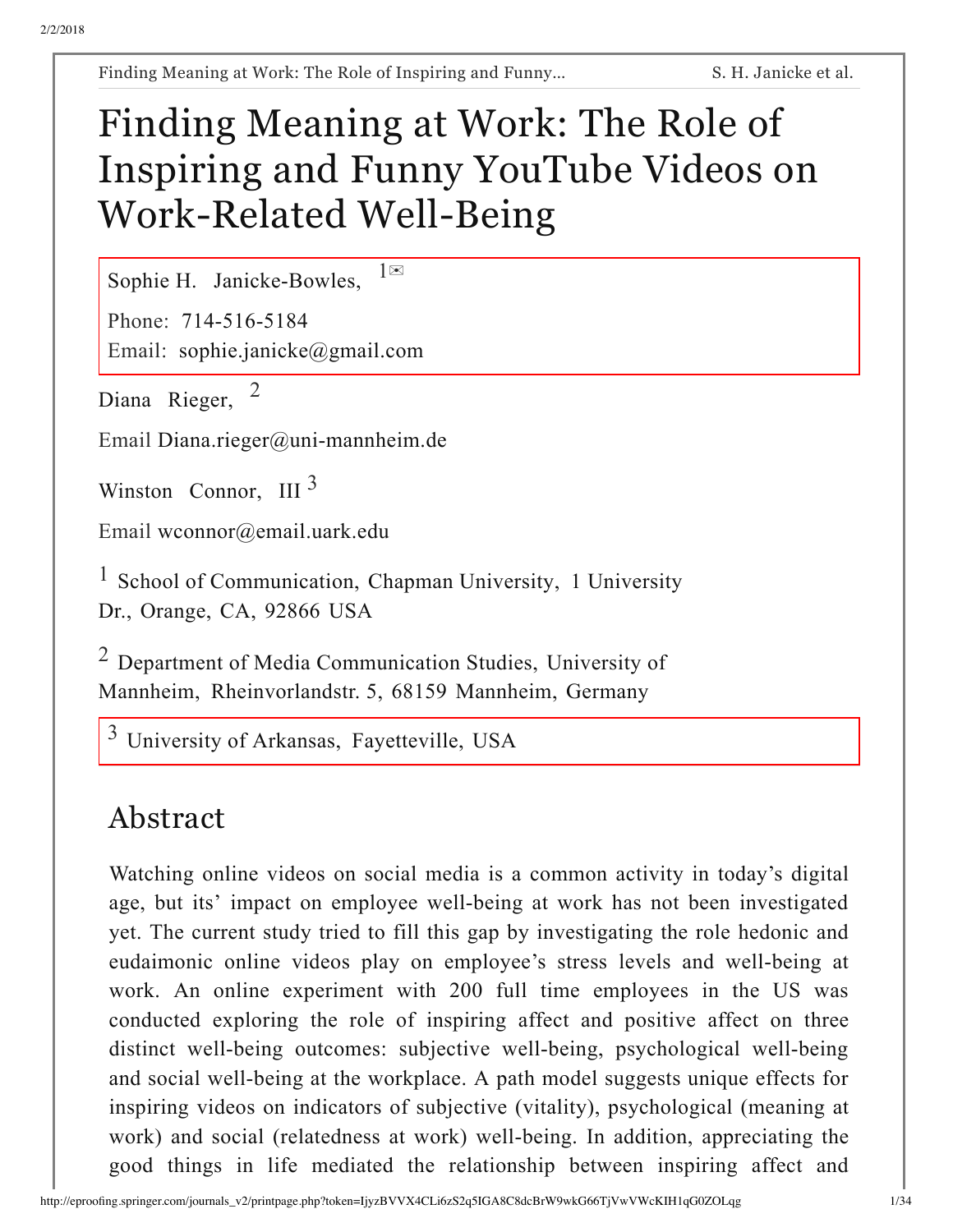meaning and relatedness at work. Furthermore, employees generally felt less stressed after watching any type of online video (including a non-entertaining control video), but felt the highest energy surge after watching an elevating video. Implications about the role of online videos for employees' well-being are discussed.

## Keywords

Workplace well-being Online videos Stress Vitality Gratitude

# 1. Introduction

Using the web for personal purposes during work, often referred to as cyberslacking or cyberloafing, is a common phenomenon, with research indicating that approximately 70–80% of employees who use computers at work are prone to engage in this activity (Coker 2011; Garrett and Danziger 2008b). Research indicates that people cyberslack as much as 6 h 48 min per week, which equals 1 h 29 min a day (D'Abate and Eddy 2007). A lot of research has focused on the negative effects of cyberloafing in the workplace (Greenfield and Davis 2002; Mastrangelo et al. 2006). Other research, however, has shown no detrimental (Garrett and Danziger 2008b) and even beneficial effects of personal web use during work, including increased productivity (Coker 2011), positive emotions (Lim and Chen 2012), alleviation from boredom, stress and greater work engagement (Garrett and Danziger 2008a; Eastin et al. 2007). **AQ1**

Coker (2011) showed in a study on office workers, that Youtube video consumption accounted for about 20% of cyberloafing in a given workday. With the average amount of 90 min of cyberloafing a day, this culminates to 19 min (20% of this time) that adult office workers may spend on Youtube while at work. While research on the exact amount of time people spend on social media or Youtube at work is still limited, we do know that 63% of online adults across all ages use Youtube on a regular basis, and 82% of the 18–29 year olds, respectively (Anderson 2015). Thus, watching online videos has now become a common phenomenon overall, bearing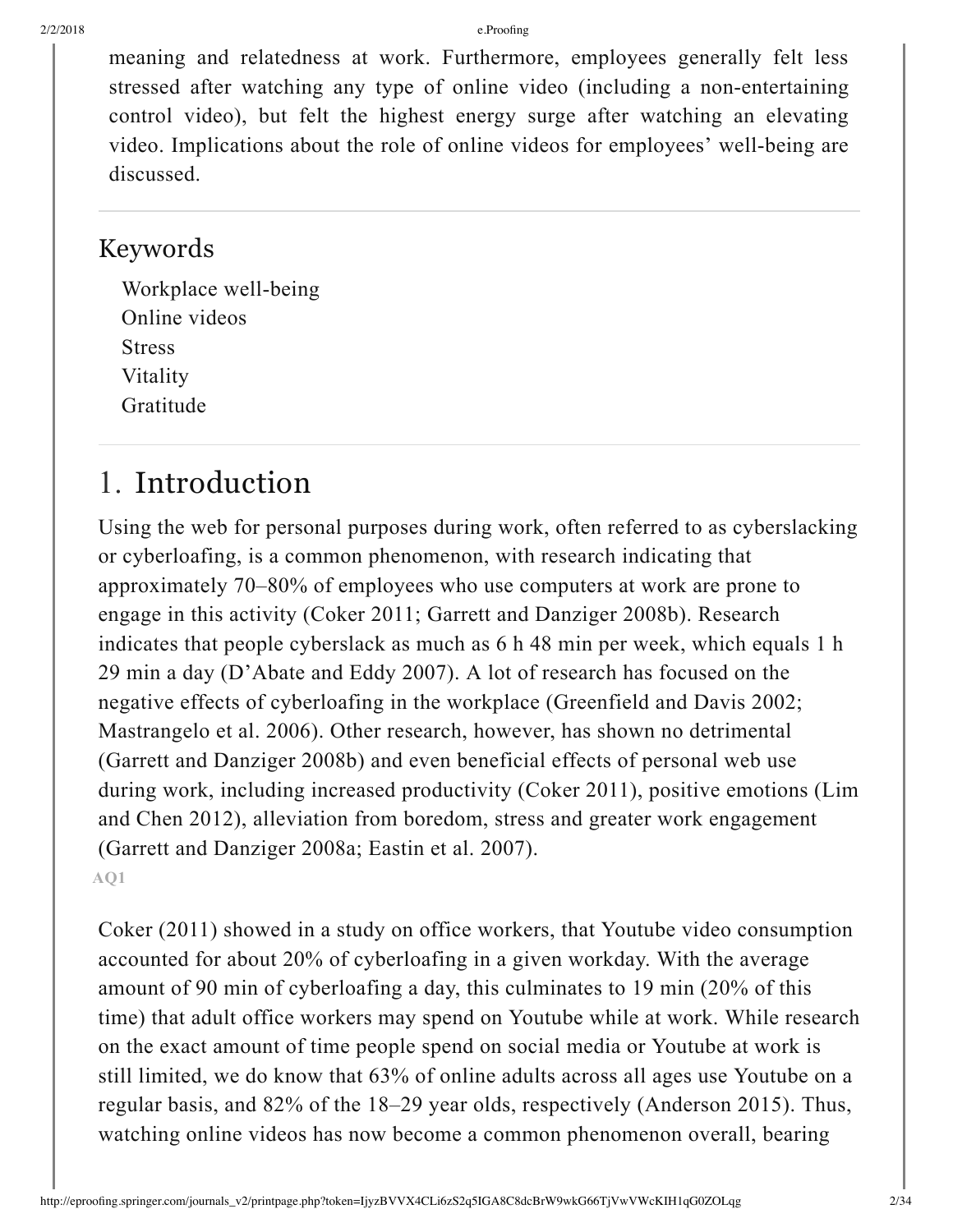the question about Youtube video's impact on well-being and stress reduction at the workplace in specific.

## 1.1. State of the Art: Stress at Work

According to a national representative survey of 3068 American adults 18 + conducted by the American Psychological Association in 2014, stress levels of the average American population are 4.9 on a 10 point scale with 10 being "a great deal of stress". Specific subgroups, such as parents, women, the millennial and generation X, and households with an income of less than 50,000 per year report higher levels of stress than the average population (APA report, n.d.). Money and work are perceived as the very or somewhat significant sources of stress (64 and 60% respectively).

**AQ2**

To recover from work related stress, people engage in a variety of activities, including listening to music (44%), exercising or walking (43%) and watching TV or movies for more than 2 h a day (40%) (APA report, n.d.). It can be argued that media use while at work may represent a form of stress management. Recent research started to explore the role media plays for recovery and stress reduction after and at work (Rieger et al. 2014, 2017; Reinecke 2009a, b; Reinecke et al. 2011). The findings indicate that interactive as well as non-interactive media (Reinecke et al. 2011), hedonic (i.e., purely pleasurable) and eudaimonic (i.e., meaningful) entertainment (Rieger et al. 2014, 2017) let people recover from stress and impact their well-being.

The research, however, is limited in several ways: (1) It mostly investigated the effects of work strain in a laboratory setting using students as participants who may suffer from work-related exhaustion in different ways than employed people do.  $(2)$ The past research differentiated broadly between hedonic and eudaimonic entertainment but failed to investigate specific media stimuli that elicit a particular set of eudaimonic experiences (i.e., elevation and gratitude) and hedonic entertainment experiences (i.e., positive affect). (3) It focused only on one specific indicator of subjective well-being, namely vitality. Some scholars, however, paint a more elaborated picture on well-being and differentiate between subjective, psychological and social dimensions of well-being (Gallagher et al. 2009; Keyes 1998). Keyes (1998) points out that the majority of well-being theories focus on the self as a private entity. However, the self is also developed and expressed in public. Thus, he argues, well-being is also a social construct which is defined by the "appraisal of one's circumstance and functioning in society" (p. 122). Based on the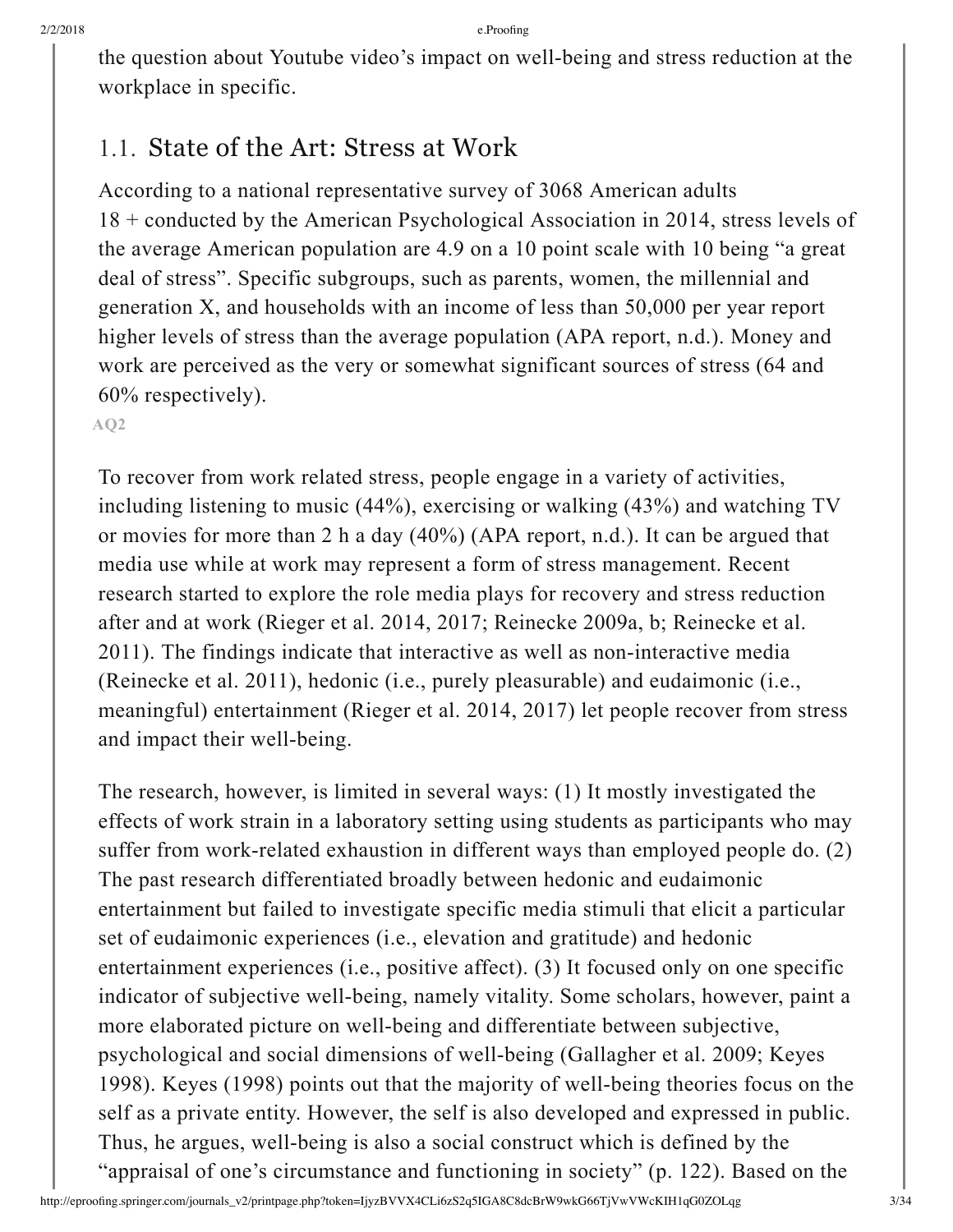outlined limitations, our study seeks to extend this work by (a) investigating the role of specific hedonic and eudaimonic emotion inducing Youtube videos (namely gratitude and elevation) on (b) a comprehensive set of wellbeing indicators tapping into subjective, psychological and social well-being as well as stress reduction at  $(c)$ a workplace setting, rather than the laboratory.

## 1.2. Two-Factor Model of Entertainment

Most recently, research differentiates between two types of media entertainment (Oliver and Bartsch 2011; Vorderer 2011): hedonic media, which includes the experience of general positive affect such as pleasure, amusement and delight and the absence of negative emotions; and eudaimonic media, which captures more complex media experiences such as appreciation, feeling tender or moved and inspired (Oliver et al. 2012). More specifically, eudaimonic entertainment experiences have been measured with facets borrowed from the positive psychology literature (i.e., Ryff 1998) such as purpose in life, autonomy, competence, growth, relatedness and the activation of central values (Wirth et al. 2012). On the other hand, hedonic entertainment has been measured with concepts such as feeling entertained, having had fun and feeling pleasure (Wirth et al. 2012). Gall Myrick (2015) found that, for example, internet cat videos are not only enjoyable to watch, but also elicit hedonic positive emotions such as feelings of happiness and contentment, as well as increased energy after viewing. **AQ3**

Rieger et al. (2014, 2017) were the first that investigated the role of eudaimonic and hedonic media experiences on well-being and recovery from stress in a laboratory setting. However, the researchers did not further differentiate between eudaimonic and hedonic media content on well-being, as eudaimonic entertainment is only a collective term for a huge variety of content that can be described as meaningful or inspiring.

Recently, many studies concentrated on elevation as one very prototypical eudaimonic media experience. Elevation is associated with mixed affect (which includes feeling happy and sad at the same time) as well as feeling moved, tender, touched and has been associated with physiological indicators such as feeling a lump in the throat and a warmth in the chest (Oliver et al. 2012; Haidt 2003). It is elicited when witnessing acts of moral beauty, such as altruism and kindness and motivates to emulate the virtuous behavior and act prosocially (Algoe and Haidt 2009; Freeman et al. 2009). For example, Oliver et al. (2012) found that feeling elevated from recalling a meaningful movie motivated people to become a better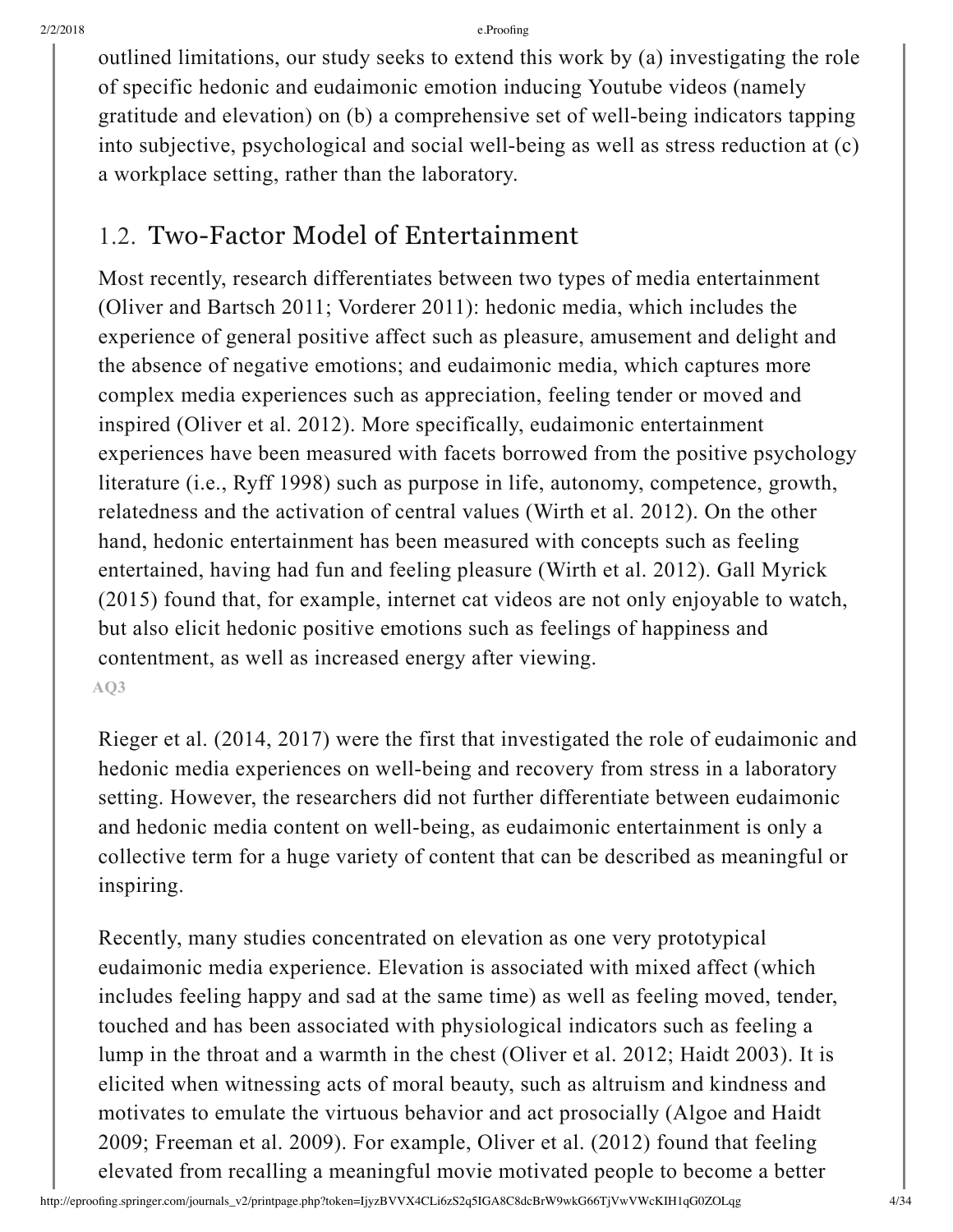person and seek what really matters in life. This effect of meaningful movies seems to be based on the activation of collectivist values (such as tradition) and universal values (such as benevolence) which in turn, fostered a feeling of elevation and moral intentions (Oliver et al. 2012; Rieger et al. 2016).

Additionally, gratitude, which is defined as an appreciation for the positive in the world and the good things that happen in life (Park et al. 2004; Wood et al. 2010), has also been associated with generally greater well-being and greater helping behavior (Bartlett and DeSteno 2006). Even though research so far lacks in investigating gratitude as an eudaimonic media experience, some research findings suggest that *elevating* videos *also* elicit gratitude. For example, Algoe and Haidt (2009) found that participants exposed to an elevation video experienced greater warmth and gratitude, in addition to elevation, compared to an admiration and fun video. Diessner et al. (2013) report the same findings with another elevating video. Consequently, we assume that eduaimonic entertainment can indeed elicit gratitude in addition to elevation and that these experiences may have the potential for effects even beyond the affective experience—namely effects on well-being.

Thus far, research on the effects of hedonic and eudaimonic entertainment on stress reduction and well-being is limited by focusing only on entertainment experiences, rather than specific affective experiences. However, in order to make predictions about specific effects of online video consumption on work related well-being outcomes, it is important to explore such facets in more detail. Consequently, the current study focused on elevation and experiences of gratitude as specific affective expressions of eudaimonic entertainment and positive affect as an expression of hedonic entertainment. We predicted:

*H1a* Eudaimonic Youtube videos will predict elevation and gratitude experiences.

*H1b* Hedonic Youtube videos will predict positive affect.

## 1.3. Theories of Well-Being

The distinction between hedonic and eudaimonic media experiences (cf. Oliver and Raney 2011; Oliver and Bartsch 2011) conceptually overlaps with the distinction between different forms of well-being. That is, whereas subjective well-being has been conceptualized as the maximization of pleasure or positive affect, the minimization of unpleasant states and satisfaction with life (Ryan and Deci 2001; Diener 1984), psychological well-being involves actions that lead to personal growth, meaningfulness, positive relationships, environmental mastery, self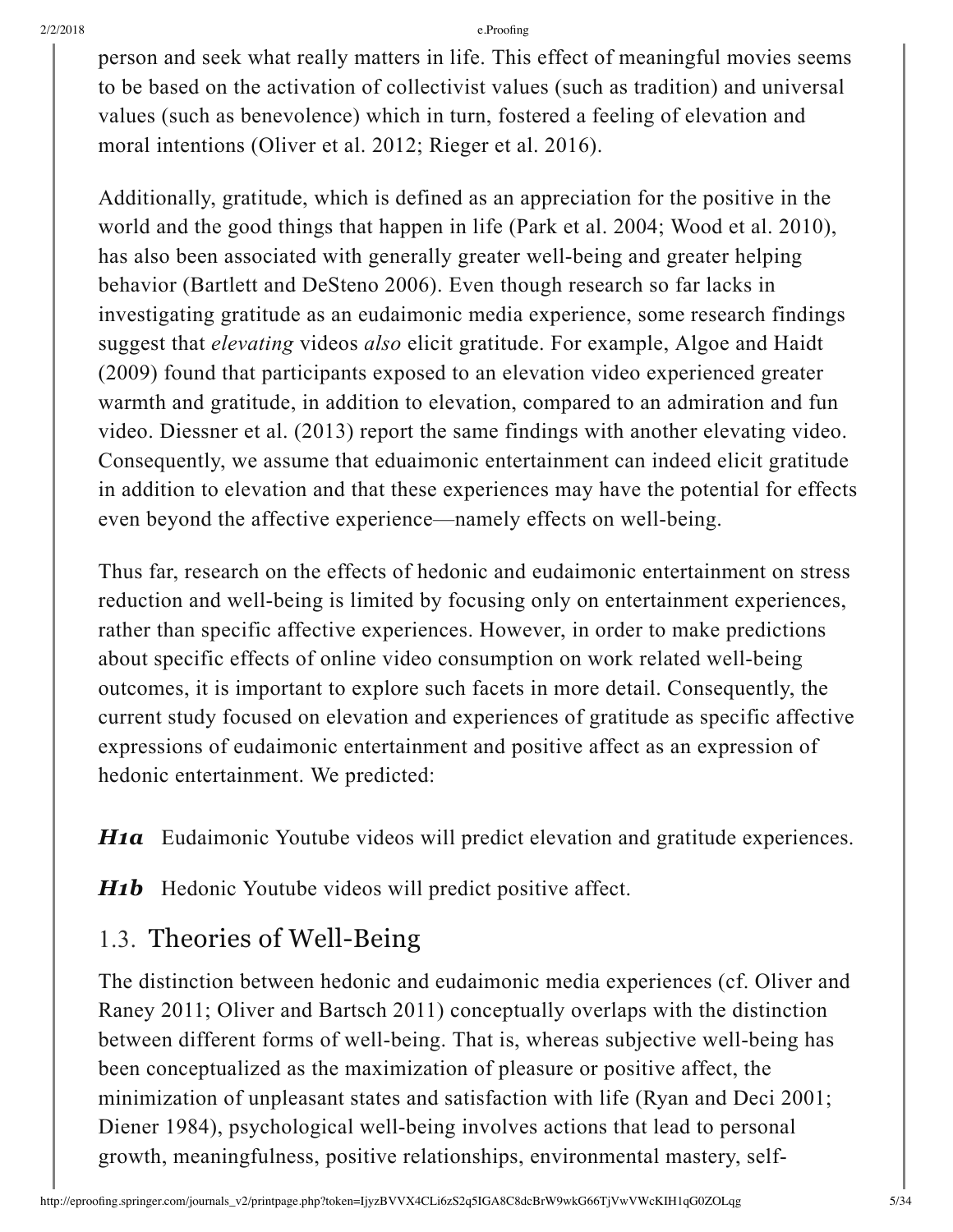acceptance and purpose in life (Deci and Ryan 2002; Ryff 1989). Similarly, hedonic entertainment has been defined to include aspects of subjective well-being including positive affect and low negative affect, and eduaimonic entertainment has been defined to include aspects of psychological well-being including the search for meaning and purpose in life (Oliver and Bartsch 2011; Oliver and Raney 2011).

Additionally, Keyes (1998) introduced and demonstrated social well-being to be a third dimension of well-being including the factors of social acceptance, social actualization, social coherence, social contribution, and social integration. Gallagher et al. (2009) could show that a hierarchical model including hedonic, eudaimonic, and social well-being captures the many aspects of well-being (14 first order factors) the best.

While Rieger et al. (2014) started to explore the relationship between hedonic and eudaimonic entertainment experiences and vitality as an indicator of subjective well-being, Oliver et al. (2012) found a relationship between eudaimonic media and the motivation to be a better person, which can be seen as an attribute of psychological well-being (to grow as a person). Also, Oliver and Bartsch (2011) argue that eudaimonic media is contributing to understanding one's life purpose, and finding meaning in one's life, which again is a concept of psychological wellbeing. Additionally, research indicated that psychological well-being (living life to the fullest; Emmons and McCullough 2003; Seligman et al. 2005) as well as subjective well-being are enhanced with increased gratitude levels. In the work context, research has related gratitude to, for example, job satisfaction (Lanham et al. 2012) and employee subjective well-being (Chancellor et al. 2015; Kaplan et al. 2014). The research findings indicate a close relationship between eudaimonic entertainment—with elevation and gratitude being the particular affective manifestations in our case—and psychological well-being indicators including purpose in life, self-growth and meaning in life. Applied to the work context, finding meaning in one's work is defined as experiencing work as significant and positive in valence whereas this positive valence is growth and purpose oriented (eudaimonic focus) rather than pleasure oriented (hedonic focus) (Steger et al. 2012). Consequently, perceiving one's work as meaningful can be seen as a facet of psychological well-being and, in fact, research has shown a clear relationship between meaning at work and psychological well-being (Arnold et al. 2007). Thus, we predicted that eudaimonic entertainment experiences (elevation and gratitude) would positively contribute to employees perceived meaning at work.

*H2* Elevation and gratitude will predict meaning at work.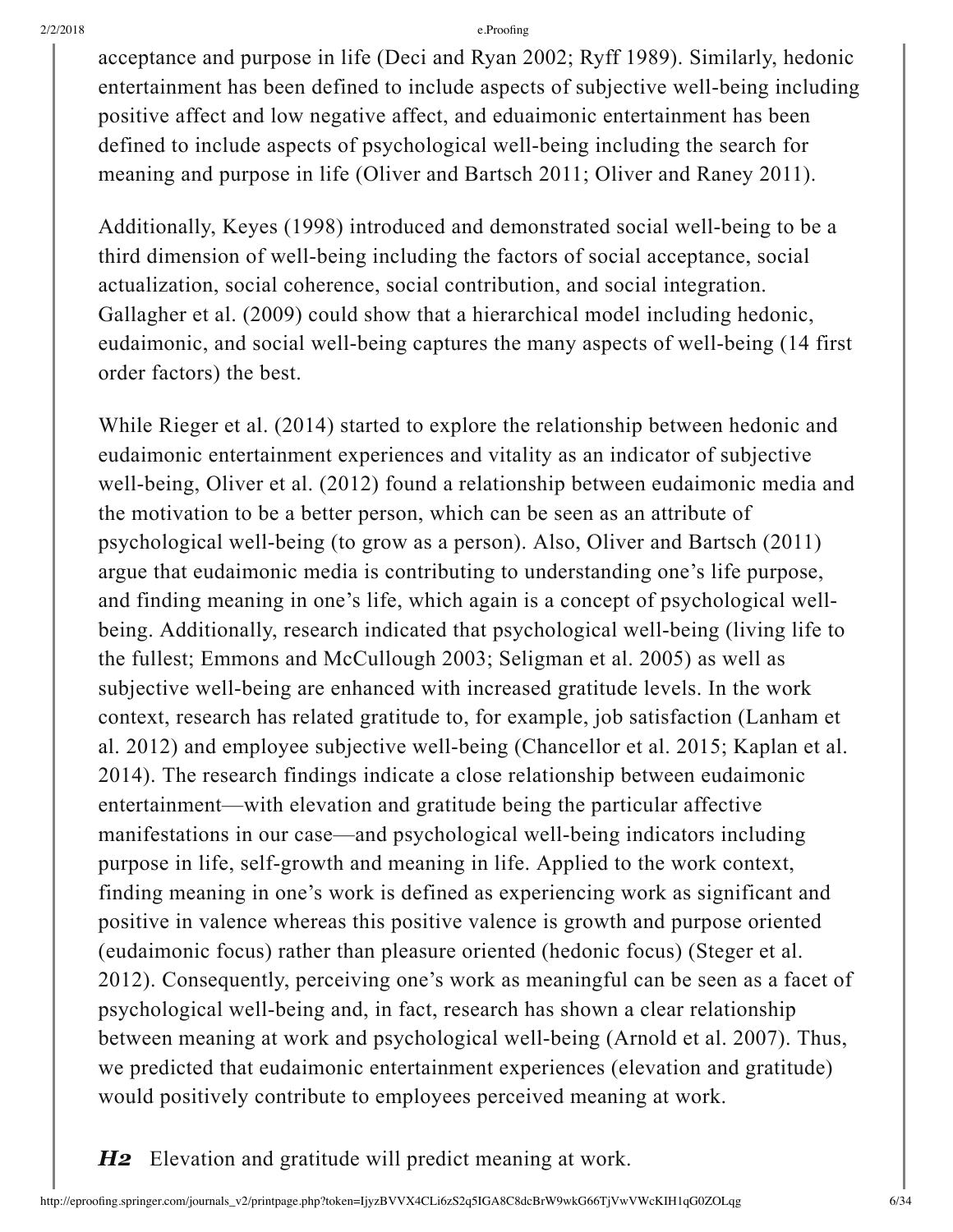Additionally, according to Self-Determination Theory (Deci and Ryan 2000), competence, autonomy and relatedness are three universal psychological basic needs that together are a major contributor to psychological well-being. Relatedness is conceptualized as the need to have secure and close human connections and multiple studies point towards the importance of relationships and connectedness with others for well-being (i.e., Fredrickson et al. 2008). In the work context, relatedness as defined in this study, is concerned with establishing relationships with others and mutual respect with one's coworkers (Baard et al. 2004). Research shows that the satisfaction of relatedness, autonomy and competence (also referred to as intrinsic needs) at work, further predicts performance at the job and psychological adjustment (including the absence of depression, anxiety, somatic symptoms and social dysfunction; Baard et al. 2004). Additionally, the satisfaction of these intrinsic needs has been associated with eudaimonia, or psychological wellbeing, rather than subjective well-being (Ryan et al. 2008). Gallagher et al. (2009), however, sees relatedness, or the need to have close and meaningful relationships with others, as a separate well-being construct, namely social well-being. In the current study we build on Gallagher et al.'s (2009) work and assume that elevation and gratitude as elicited from eudaimonic media predict relatedness at work as an indicator of social well-being. Additionally, based on research investigating the impact of daily (mood) fluctuations for well-being (Reis et al. 2000), we expected a positive relationship between positive affect and relatedness at work. **AQ4**

*H3a* Elevation and gratitude will predict relatedness at work.

*H3b* Positive affect will predict relatedness at work.

Moreover, as outlined earlier, gratitude has been defined as appreciation for the positive things in life. Adler and Fagley (2005) define appreciations as "acknowledging the value and meaning of something—an event, a person, a behavior, an object—and feeling a positive emotional connection to it." (Adler and Fagley 2005, p. 81). Appreciation has state and trait qualities and Adler and Fagley (2005) differentiate eight aspects of appreciation including a focus on what one has ("have" focus), awe (emotional connection to something larger than ourselves), ritual (performing acts of appreciation), present moment (connection to and savoring of the present moment), self/social comparison (appreciation one has after comparing oneself to previous situations (self) that were worse than the present, or other people (social) that have it worse than we do), gratitude (thankfulness toward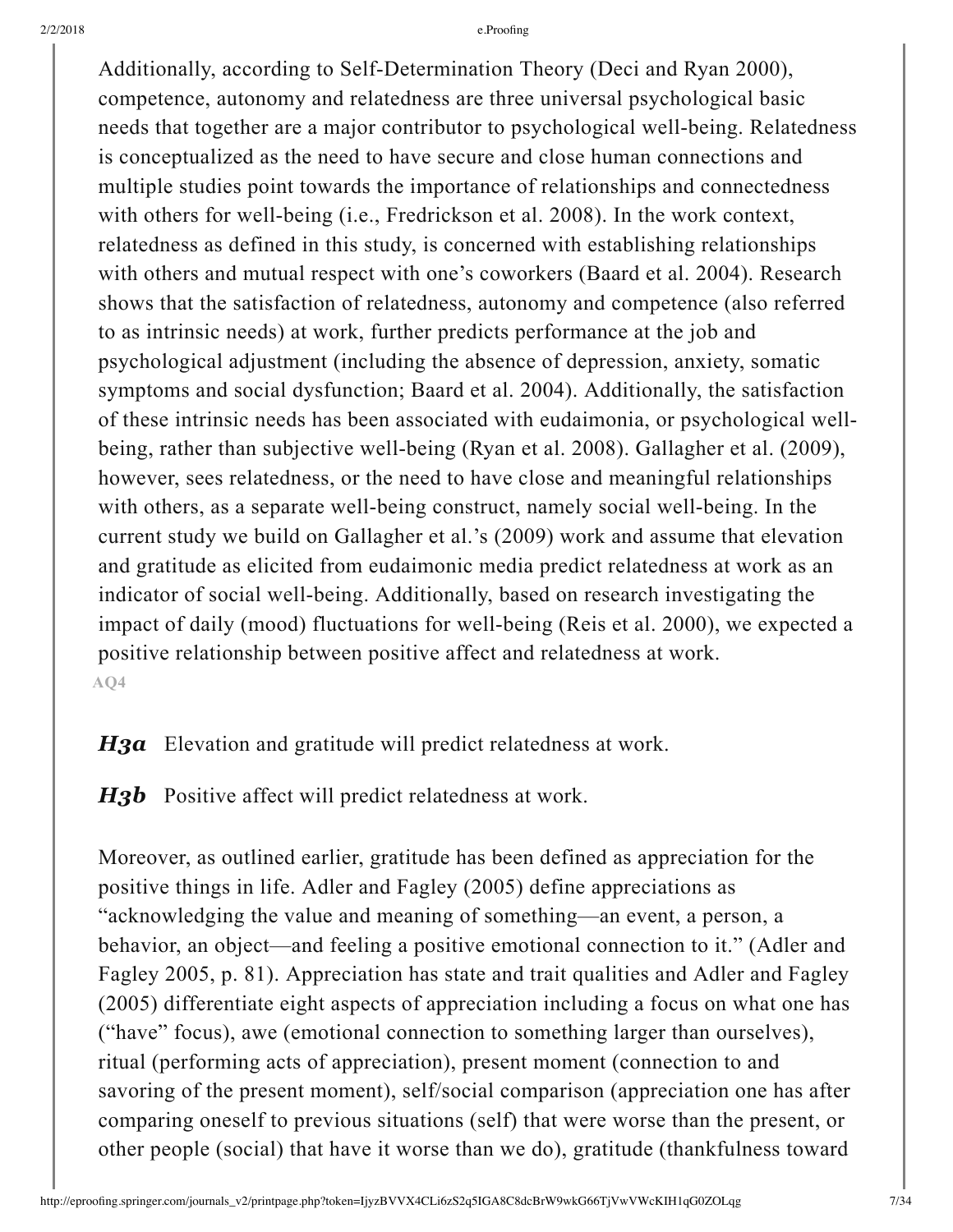a benefactor), loss/adversity (realizing that one cannot take things for granted), and interpersonal appreciation (acknowledging the positive impact of relationships on our lives). We choose to use the have focus component for our study, which includes "noticing, acknowledging, and feeling good about (i.e., appreciating) what we have in our lives" (p. 82), because (1) it was the second highest scoring subscale in Adler and Fagley's (2005) study, after gratitude, indicating its relevance among the appreciation concept, and (2) it is a broad enough concept to apply to various circumstances employees might feel appreciation for, compared to gratitude appreciation, which involves a specific appreciation toward a benefactor, which also cannot be elicited as such from media stimuli (see Algoe and Haidt 2009). Adler and Fagley (2005) outline that appreciation can be elicited through external triggers, such as events that "spontaneously and unintentionally evoke appreciation" (p. 85). We think that such an event could be a media stimulus, such as an online video watched at work, which elicits feelings of thankfulness and elevation. The researchers also found that appreciation predicted life satisfaction, positive affect and negative affect, even after controlling for optimism, spirituality and emotional self-awareness (Adler and Fagley 2005). Consequently, appreciation is related to subjective well-being, and therefore could be a relevant variable to explain the effects of entertaining video exposure on well-being indicators at the workplace.

Additionally, Sheldon and Lyubomirsky (2006) argued that gratitude could foster reinterpreting negative situations, such as work stress for example, to see them in a positive light. A highly demanding job could be seen as an opportunity to grow and the annoying task ahead may, overall, be not as bad after all. Thus, gratitude could also trigger the meaningfulness of a situation. That is, accompanying gratitude is a positive mood state, which could foster this reinterpretation or shift in focus towards the positive and appreciation of the good things, to avoid cognitive dissonance (Festinger 1957). Additionally, Lambert et al. (2009) showed that *trait gratitude* predicts positive reframing of a situation (i.e., seeing something that was previously perceived as negative in a positive light), which in turn predicts social coherence (social well-being indicator, c.f., Gallagher et al. 2009). The authors argue, in line with Fredrickson's broaden-and-build perspective  $(2001)$ , that their results could also be interpreted from a *state perspective*, in that accumulated grateful states resulting from a series of positive reframes might over time build social coherence. Even though we only rely on a single exposure in our experiment, we hypothesize:

*H4* Elevation and gratitude experience will predict have focus (appreciation for the good things in life).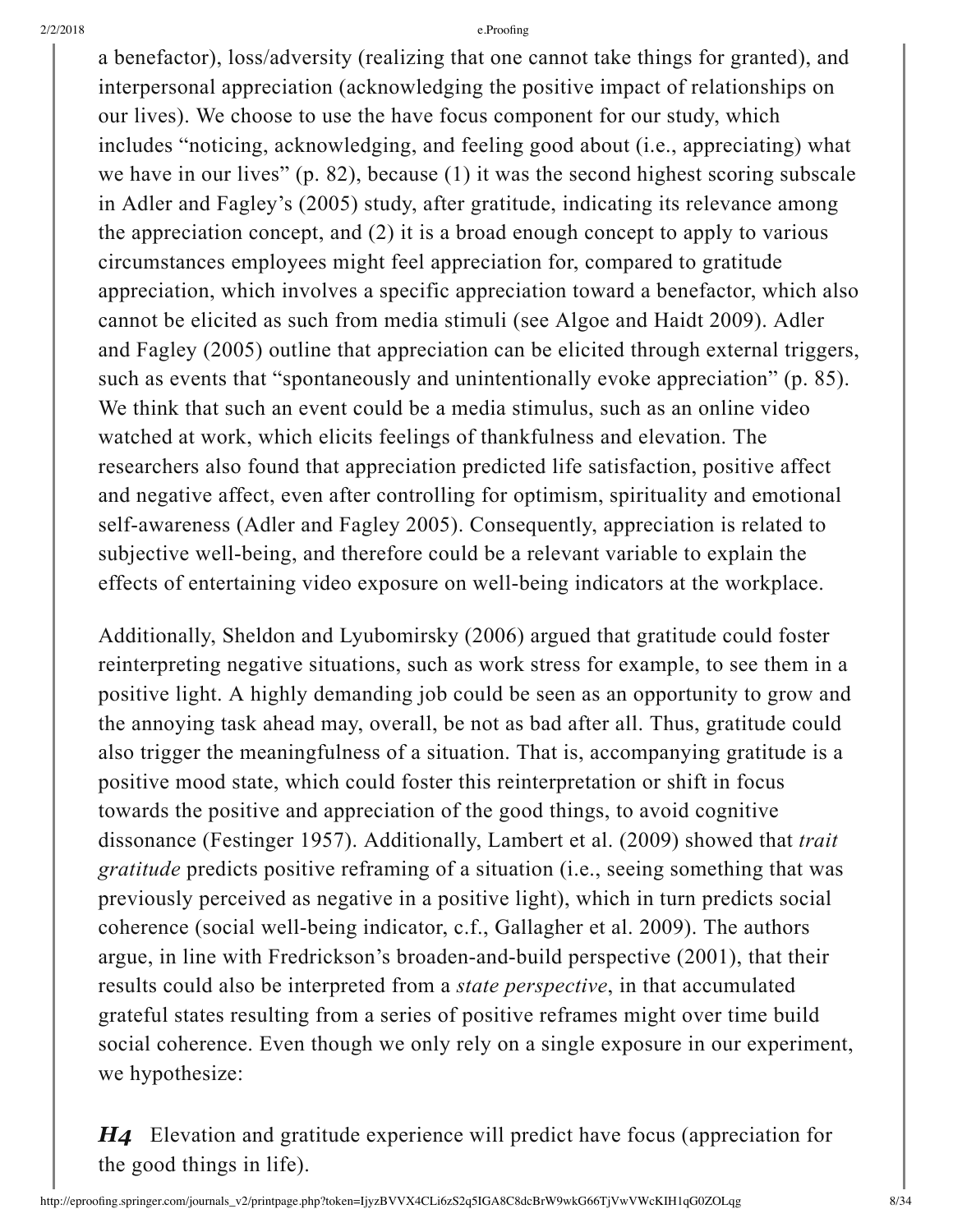*H5* Have focus (appreciation for the good things in life) will mediate the relationship between elevation and gratitude as elicited from eudaimonic Youtube videos and (a) meaning at work and (b) relatedness at work.

Elevation and gratitude count towards a specific category of positive emotions, which have been linked to a distinct openness to others and loss of ego concerns (Haidt and Morris 2009; Algoe and Haidt 2009). Self-transcendent emotions, as they are referred to, open people's viewpoint to recognize and understand their current situation from a broader perspective of life, help them find meaning and purpose in life and draw them out of their usual state of consciousness (Haidt and Morris 2009). These self-transcendent emotions, which, in addition to elevation and gratitude, also include admiration, and compassion (cf. Algoe and Haidt 2009; Haidt 2003; Haidt and Morris 2009) are different from purely hedonic emotions, such as joy and pleasure, which, in turn, do concern the self.

Because experiencing self-transcendent emotions can direct one's focus toward the bigger picture of life, we expected that such media experiences (also referred to as inspiring affect), compared to positive affect, will predict the psychological wellbeing indicator of meaning at work, as outlined above. In contrast, positive affect, which is one element of subjective well-being, may be conceptually more closely related to vitality—a positive sense of energy, aliveness and enthusiasm (Ryan and Frederick 1997). Following the definition of subjective well-being that focuses on satisfaction with life and maximization of pleasure, it would be reasonable to predict a relationship between media induced positive affect and vitality as an indicator for subjective well-being. On the other hand, Rieger et al.  $(2014)$  found a significant correlation between eudaimonic media experiences and vitality as well. However, from a theoretical perspective, we would not expect eudaimonic media to directly predict a subjective well-being indicator such as vitality, which is mainly concerned with maximizing pleasure, momentary satisfaction and a sense of aliveness. However, it may be that eudaimonic media, which, is more complex and demanding in nature leads to a feeling of increased arousal and energy after successfully mastering that experience. In fact, Huta and Ryan (2010) found that trait eudaimonia is related to vitality and Rieger et al. (2017) found that a hedonically negative movie scene rather than a positive one increased vitality. Consequently, based on the theoretical conceptualization and the research findings outlined, we posed the following hypotheses:

### *H6a* Positive affect will predict vitality.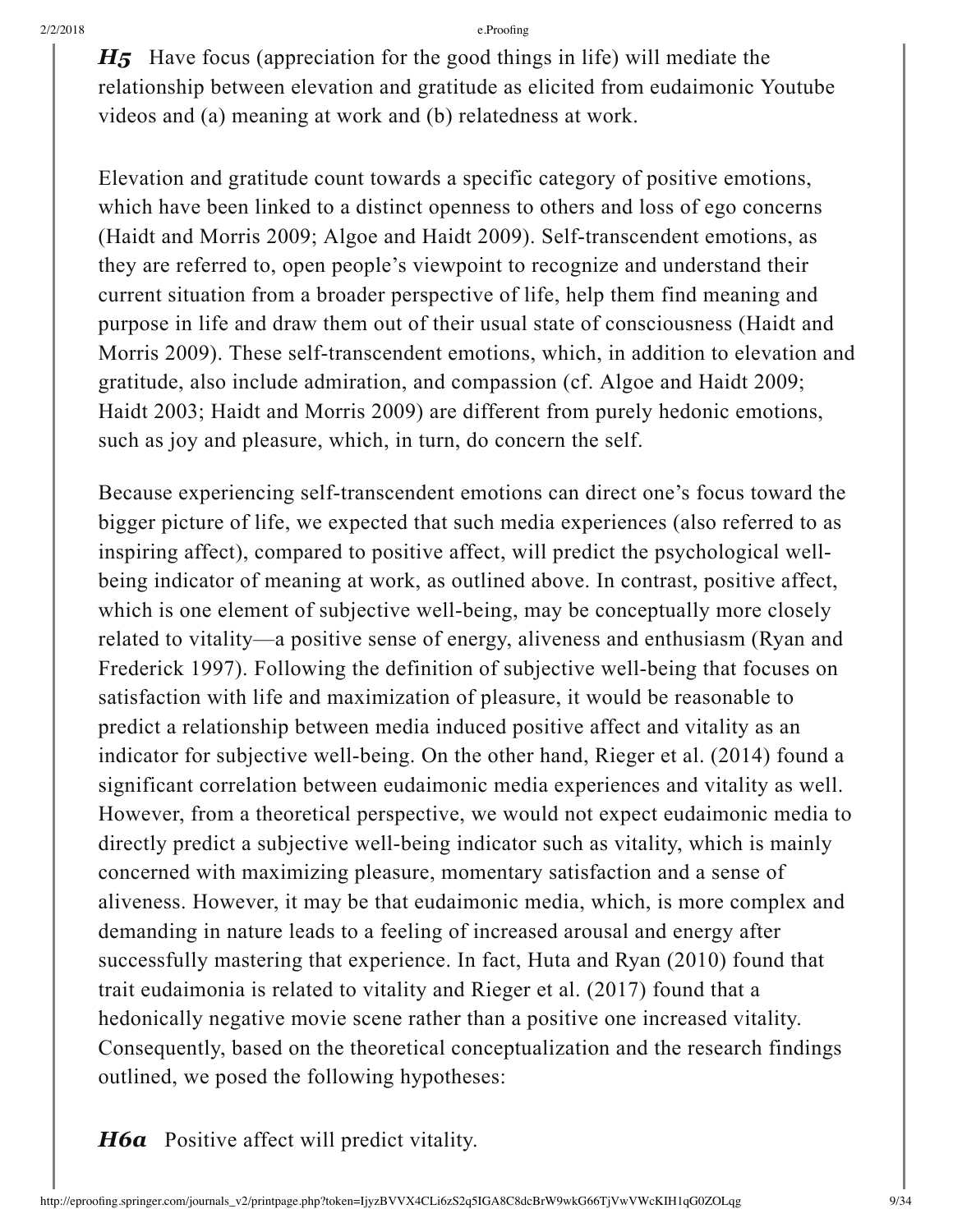*H6b* Elevation and gratitude will predict vitality.

Lastly, Rieger et al. (2014) demonstrated that vitality is an indicator for a successful recovery from stress. Similarly, Reinecke et al. (2011) found that playing the game World of Goo or watching a clip of someone playing the game or a funny animated Youtube video lead to recovery from stress as well as increased vitality afterwards. What is missing from this research is a pre-post assessment of stress reduction and vitality increase in relation to the interaction of different forms of videos at a workplace setting. We expected that in order for media to alleviate stress, it has to elicit some form of entertainment experience (as compared to media not fostering much entertainment experience). Consequently, we predicted that an uninvolving media stimulus (such as a slide presentation of nature pictures, without a storyline or narrative) will contribute less to stress reduction and vitality increase for employees, compared to entertaining hedonic or eudaimonic media content. That is because entertaining media is transporting in nature (Green et al. 2004), which absorbs the audience into the storyline and thus, could potentially be more restorative than a non-narrative media exposure (Rieger and Bente, in press). Based on Attention Restoration Theory (Kaplan 1995), that posits a restorative effect of nature exposure, it follows that exposure to nature slides would by its' nature be stress reducing as well. However, in the current study, we were particularly interested in the effects of entertaining media (which includes media characters and a storyline) on stress reduction and recovery, rather than the effects of general media exposure (i.e., slides, music, posters) versus no media exposure. Thus, we predicted:

*H7a* People will feel significantly less stressed after the eudaimonic or hedonic media conditions compared to people in the control condition.

*H7b* People will feel significantly more vitality after the eudaimonic and hedonic videos compared to people in the control condition.

With regard to the specific effects of eudaimonic and hedonic entertainment on stress reduction and vitality increase, we do not have a detailed empirical basis to make specific predictions. As outlined earlier, Rieger et al. (2014) showed direct correlations between vitality and both, hedonic and eudaimonic media. On the other hand, from a theoretical perspective of the theory of subjective well-being, we could expect greater vitality increase from hedonic media. Based on the limited research we posed the research question: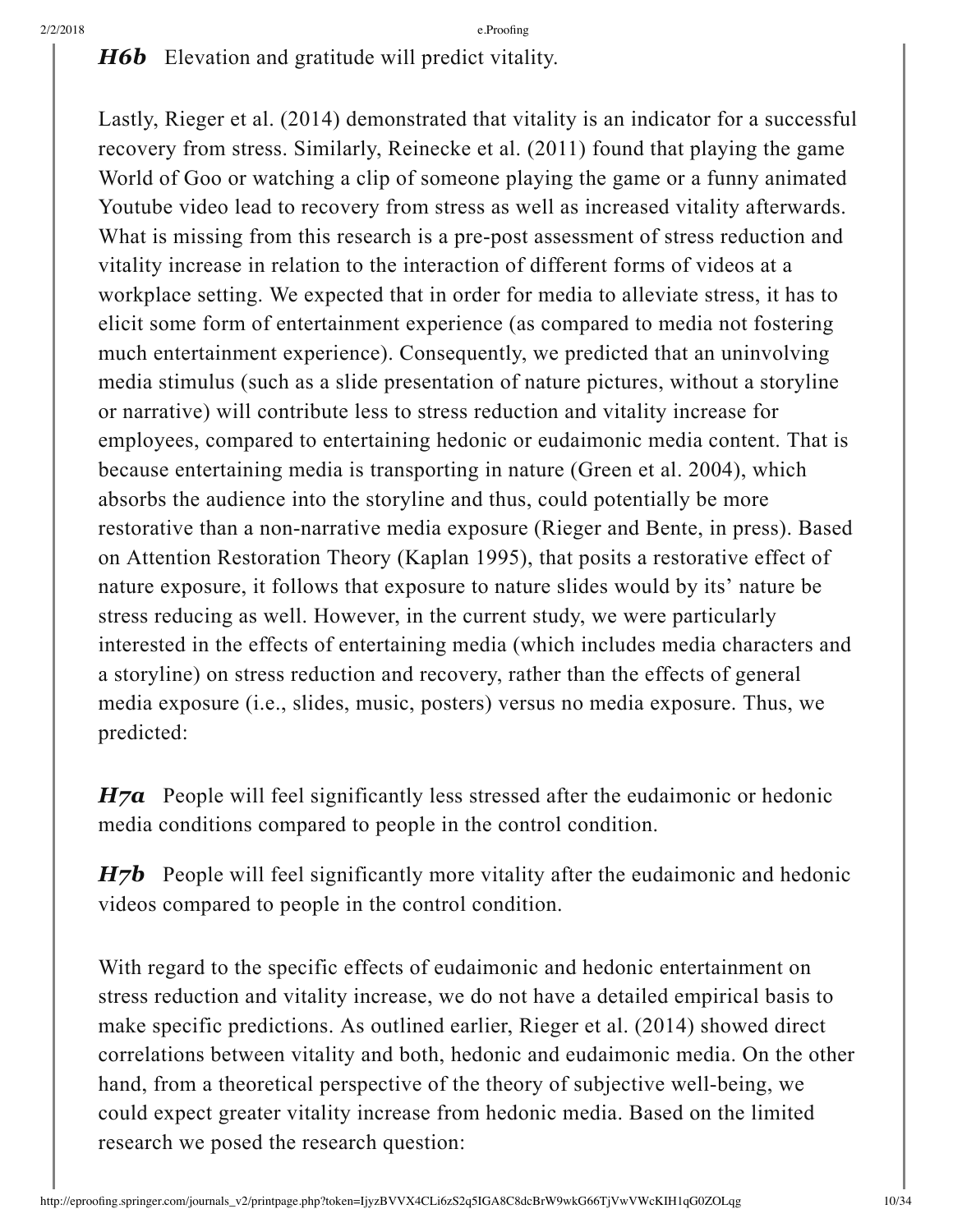RQ: What unique role does hedonic and eudaimonic videos play for stress reduction and vitality?

The derived hypotheses and research question were tested in a 4 factorial online experiment of office workers across the US, who were exposed to either an elevating, gratitude inducing, funny or control (slide show) video condition. Their stress level and vitality was measured before and after the video exposure along with our dependent variables (see below).

# 2. Method

## 2.1. Demographics

The sample of  $N = 200$  full time employees consisted of 48% females, 51.5% males and 0.5% transgendered and was equally distributed between conditions,  $\chi^2(3)$  = 5.31, *p* = .540. Participants' ages ranged between 20 and 68 years  $(M = 37.11, SD = 11.05)$  with 63.5% Caucasian/White, 15.5% African American/Black, 12.5% Hispanic/Latin American, 5% Asian/Pacific Islander, 1.5% Native American/American Indian participants, and 2% responded as other. In a regular work-week, the majority of respondents (55%) indicated that they worked between 40 and 50 h per week. Additionally, a large majority of the sample (84%) indicated that they watched online videos for fun during work. More specifically, 30.5% indicated to watch online videos approximately 1–2 times a week, 20% indicated to watch them 3–4 times a week, 18%, 5–6 times a week and 15.5% said they would watch online videos all the time.

### 2.2. Pretest

To select the videos for the main study a pretest was employed to select videos that elicit eudaimonic and hedonic entertainment experiences, namely gratitude, elevation and fun. We relied on the different forms of affective responses as research has indicated that eudaimonic and hedonic media can be discriminated based on distinct affective responses (i.e., Oliver et al. 2012).

<span id="page-12-0"></span>A total of 24, 3–5 min videos were selected for the pretest, 18 based on their theoretical ability to elicit eudaimonic feelings of awe,<sup>[1](#page-35-0)</sup> gratitude, and elevation; and six for their hedonic nature (referred to as "fun" videos). Using Qualtrics, six blocks were created, each containing four of the 24 videos, which were equally randomized between participants. Each participant was exposed to 4 videos in random order.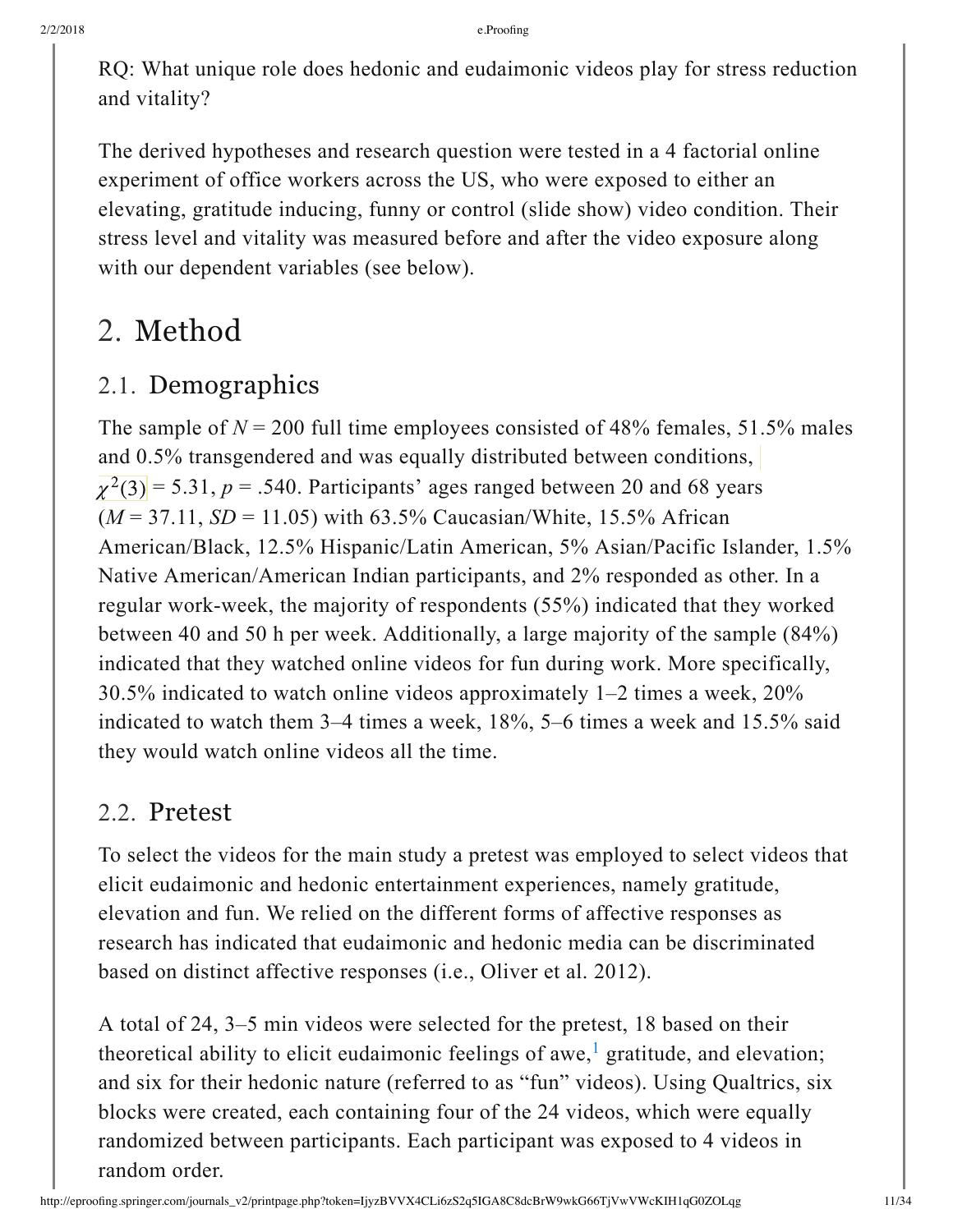A total of  $N = 102$  participants recruited from introductory courses at a university setting took part in the pretest (58% female,  $M_{age} = 19.22$   $SD_{age} = 1.68$ ) for the exchange of extra credit. After each video, participants responded to positive affect, elevation, gratitude and physiological indicator subscales adapted from Oliver et al.  $(2012)$  and McCullough, Tsang and Emmons  $(2004)$  on a 7-point scale from 1 "not at all" to 7 "very much". Even though the physiological indicators were only subjective assessments, rather than actual biomarkers, they helped us to distinguish inspiring from purely funny content (see Oliver et al. 2012) as an additional dimension besides emotional valence. The videos with the highest respective emotional scores one each scale and lowest on the other two, in combination with the physiological indicators were selected for the main study. A post hoc power analysis using G\*Power (Faul et al. 2007) on the mean difference between the 6 video conditions on gratitude with  $\alpha = .05$ ,  $N = 102$ , number of group = 6, calculated effect size  $f = .62$ , results in high power  $(1 - \beta) = .999$ , critical *F* (5, 96) = 2.30 noncentrality parameter  $\delta$  = 39.32), supporting the validity of our results.

The results indicated that none of the gratitude videos was significantly greater in experiences of gratitude compared to elevation. However, the elevation videos showed a significant higher score for elevation only compared to the gratitude videos (see Table 1), indicating that videos can elicit elevation only, without feelings of gratitude. A series of *t* tests on each video per condition indicated no significant difference between both fun videos on positive affect, both gratitude videos on the experience of gratitude, and both elevation videos on the experience of elevation. Consequently, we combined the two videos per condition for the analysis. Table 1 summarizes the results of the pretest for the selected videos.

### **Table 1**

Means, standard deviations and corresponding significant *t* test result for pretest videos

| <b>Minutes</b><br><b>Videos</b> | Gratitude Elevation<br>M(SD) | M(SD) | affect<br>M(SD) | <b>Positive</b>   Hedonic<br>physio.<br>M(SD) | Eudaimonic<br>physio.<br>M(SD) |
|---------------------------------|------------------------------|-------|-----------------|-----------------------------------------------|--------------------------------|
|---------------------------------|------------------------------|-------|-----------------|-----------------------------------------------|--------------------------------|

*Hedonic physio.* hedonic physiological indicators, *Eudaimonic physio.* eudaimonic physiological indicators (cf. Oliver et al. 2012). A separate dependent t test was conducted for the hedonic and eudaimonic physiological indicators. See "Appendix" for the list of videos

\*\**p* < .001; \**p* < .05

Different superscripts within rows indicate significant differences between emotions within each experimental condition on  $p < .05$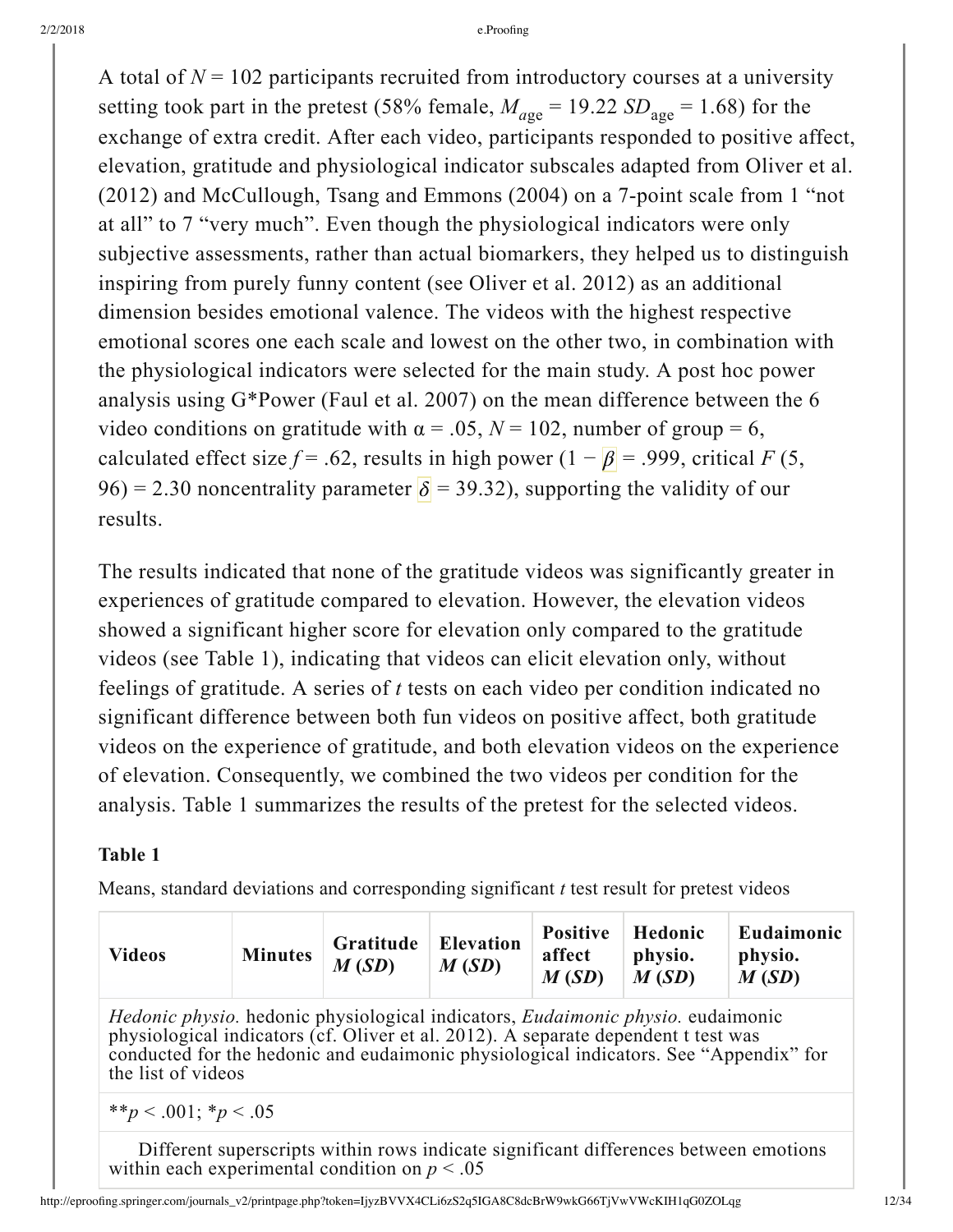| <b>Videos</b>            | <b>Minutes</b> | Gratitude<br>M(SD)   | <b>Elevation</b><br>M(SD) | <b>Positive</b><br>affect<br>M(SD) | Hedonic<br>physio.<br>M(SD) | Eudaimonic<br>physio.<br>M(SD) |
|--------------------------|----------------|----------------------|---------------------------|------------------------------------|-----------------------------|--------------------------------|
| Gratitude1<br>$(n = 20)$ | 3.02           | 5.28<br>$(1.48)^{a}$ | 5.52<br>$(1.56)^{a}$      | 3.95<br>$(1.65)^{b}$               | 2.23<br>(1.12)              | 3.74<br>$(1.34)$ **            |
| Gratitude2<br>$(n = 15)$ | 3.5            | 5.05<br>$(1.72)^{a}$ | 5.55<br>$(1.49)^{a}$      | 3.61<br>$(1.63)^{b}$               | 2.01<br>(1.23)              | 3.81<br>$(1.43)$ **            |
| Elevation1<br>$(n = 15)$ | 4.27           | 4.42<br>$(1.78)^{a}$ | 5.56<br>$(1.72)^{b}$      | 3.83<br>$(1.48)^c$                 | 1.90(1.19)                  | 3.14<br>$(1.41)$ **            |
| Elevation2<br>$(n = 20)$ | 3.14           | 4.06<br>$(1.39)^{a}$ | 5.26<br>$(1.42)^{b}$      | 3.82<br>$(1.86)^{a}$               | 2.65<br>(1.53)              | $3.96(1.49)$ *                 |
| Funny1<br>$(n = 12)$     | 3.34           | 2.44<br>$(1.36)^{a}$ | 2.17<br>$(1.42)^{a}$      | 4.50<br>$(1.66)^{b}$               | 3.12<br>$(1.36)^*$          | 1.98(1.31)                     |
| Funny2<br>$(n = 20)$     | 3.25           | 3.30<br>$(1.66)^{a}$ | 3.23<br>$(1.42)^{a}$      | 5.00<br>$(1.52)^{b}$               | 4.32<br>$(1.55)^*$          | 3.39(1.82)                     |

*Hedonic physio.* hedonic physiological indicators, *Eudaimonic physio.* eudaimonic physiological indicators (cf. Oliver et al. 2012). A separate dependent t test was conducted for the hedonic and eudaimonic physiological indicators. See "Appendix" for the list of videos

\*\**p* < .001; \**p* < .05

a,b,cDifferent superscripts within rows indicate significant differences between emotions within each experimental condition on  $p < .05$ 

### **AQ5**

## 2.3. Procedure

An experimental design with four conditions was employed to test our predictions about the effects of online videos at the workplace on recovery experience and work well-being. A Qualtrics online panel was conducted recruiting a sample of  $N = 200$ full-time employees over the course of 1 week. Respondents have been at their job with a median length of 2–4 years and the majority of the respondents (60%) made between \$50,000 and \$200,000 per year (before taxes). Over half of the respondents (56.5%) had a Bachelor degree or higher (Master's, Doctorate) and worked in white collar jobs (74%).

Participants were screened to only take the survey when they were at work and when they had worked for at least 4 h without a break to ensure a minimum of work strain, and had audio and visual capabilities on their computer. In our follow up question, 34% of the participants indicated to have worked for 4 h and 61% over 4 h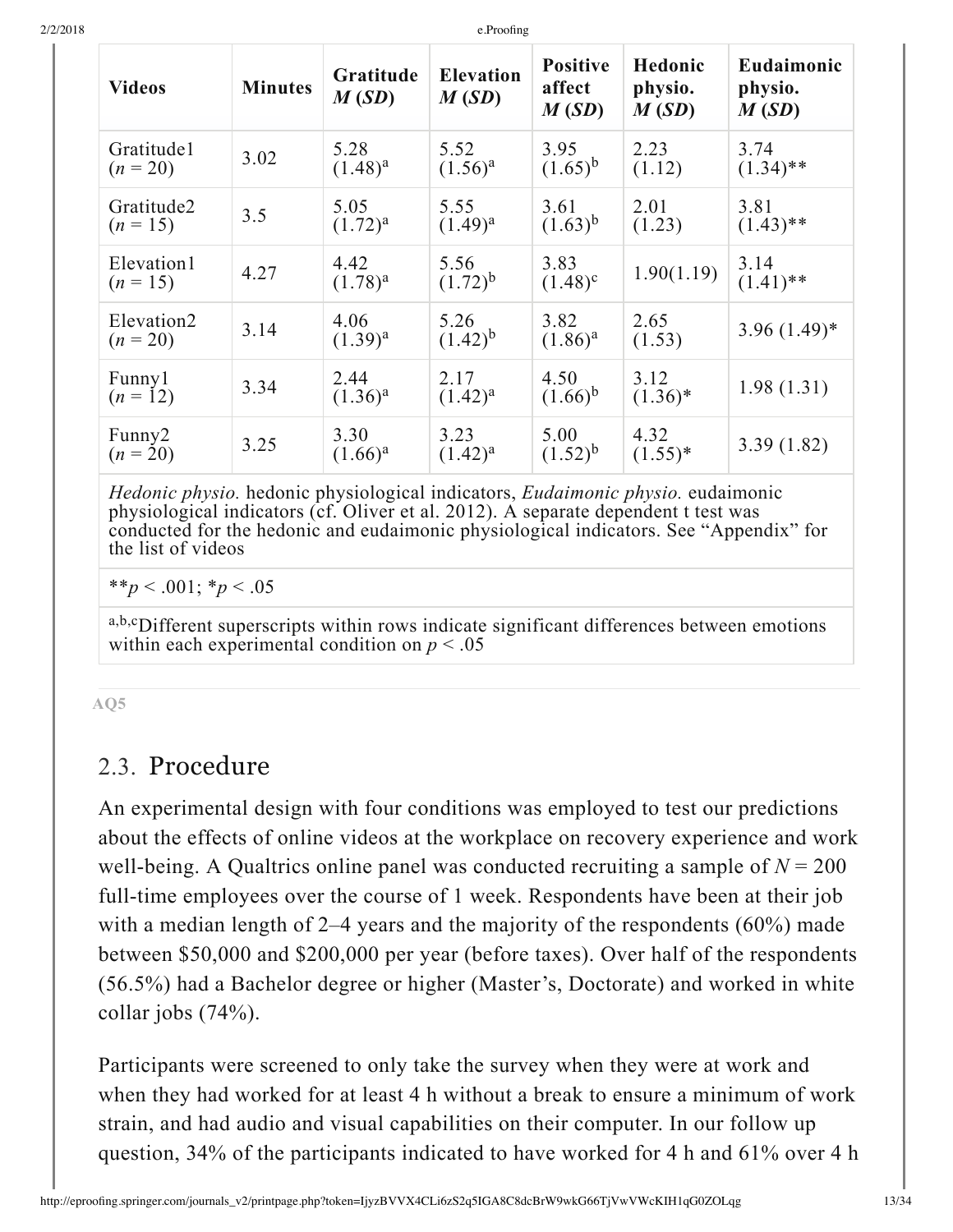before taking the survey. Five percent of the sample indicated that they actually worked less than 4 h before taking the survey, in contrast to their previous indication. We investigated our analyses with and without those participants in our sample, and did not find any differences, which is why we included them in our final sample.

Participants did not have the opportunity to fast forward or skip the video and were instructed to watch the video completely.  $11\%$  ( $n = 22$ ) of the sample indicated that they did something besides watching the video (e.g., eating, checking phone or smoking). The subsequent analyses did not find any difference in the entertainment experiences between the people that indicated to have multitasked compared to others. Participants were randomly assigned to one of the four experimental conditions: (a) one of two elevating videos  $(n = 52)$ , (b) one of two gratitude videos  $(n = 39)$ , (c) one of two funny videos  $(n = 51)$ , (d) a control video condition (*n* = 58). Participants within each condition randomly saw one of the two videos. Participants in the control condition watched a 4-min long slideshow of different nature scenes with music (based on Rieger and Bente, in press), but without any narrative or storyline. All videos lasted approximately 4 min and were downloaded from Youtube and presented without advertising pop-ups. Before watching the video, participants provided their demographics and current state of stress. After the video, participants' entertainment experiences, life appreciation (have focus), levels of stress, and well-being states (vitality, meaning at work, and relatedness at work) were assessed.

### 2.4. Measures

### 2.4.1. State of Stress

Participants stress levels before and after the video were measured with two items: "Right now, my level of stress is *low* (0)–*high* (100)," and "Right now, my level of breathing is *deep and slow* (0)–*shallow and fast* (100)." The latter item assessed the subjective physiological state of stress which is associated with shallow breathing (Conrad et al. 2007). Both items correlated highly with each other and thus, were combined to one measure of state of stress (t1:  $r = .627$ ,  $p < .001$ ; t2:  $r = .644$ ,  $p < .001$ ).

### 2.4.2. Positive and Negative Affect

To measure positive and negative affect, eight items were adapted from Oliver et al. (2012), whereas four items measured positive affect (cheerful, happy, upbeat,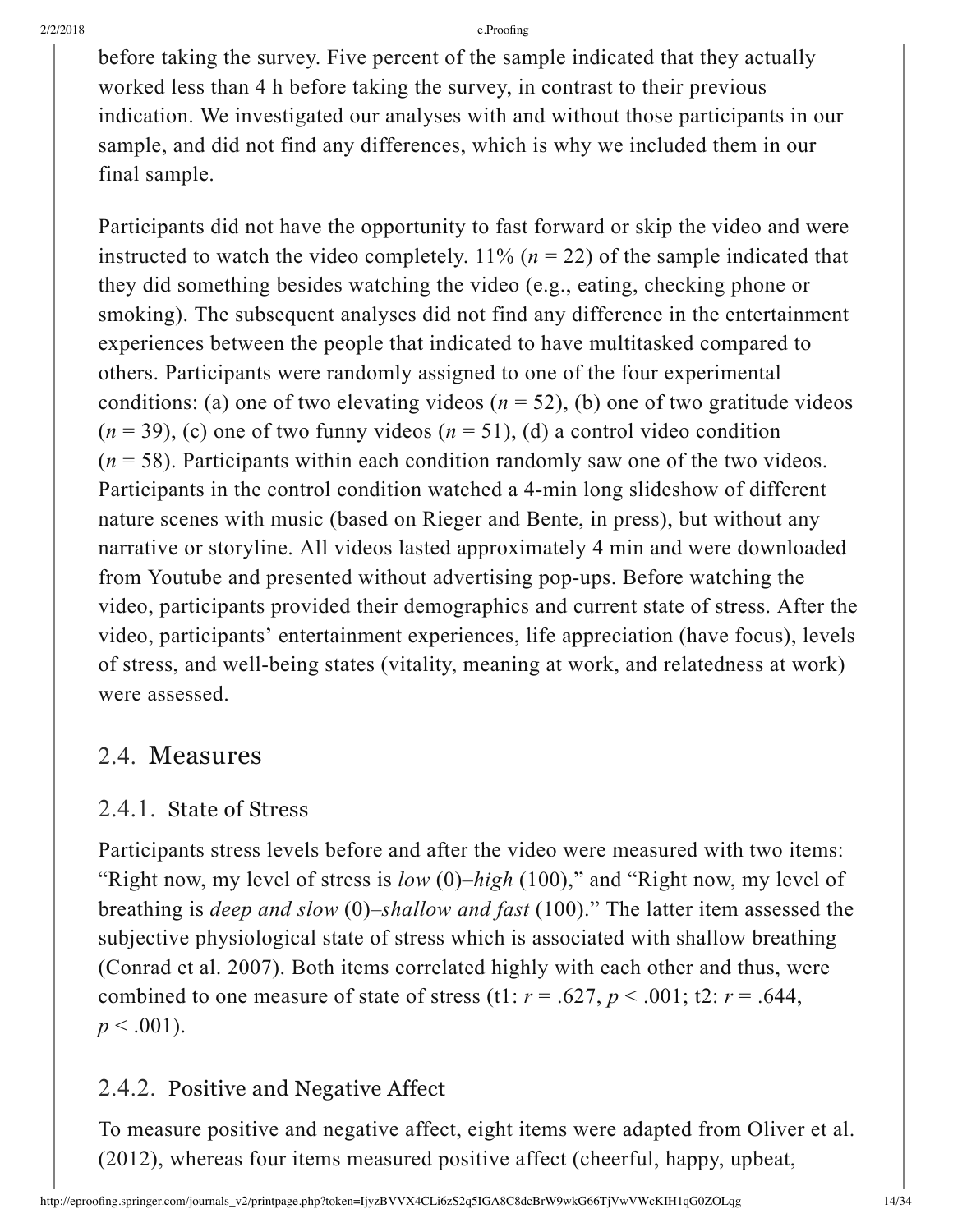joyful,  $\alpha$  = .868) and four items negative affect (sad, gloomy, depressed, melancholy,  $\alpha$  = .816).

### 2.4.3. Entertainment Experiences

*Elevation* To measure elevation 7 items from Oliver et al. (2012) were used  $(\alpha = .931)$ . Example items are: "The video made me feel touched," "The video made me feel moved".

*Gratitude* Gratitude was assessed with 6 items from McCullough et al.'s (2004) state gratitude scale ( $\alpha$  = .916). An example item is: "The video made me feel a warm sense of appreciation."

*Have focus* To measure appreciation for the good things in life, the "Haves" subscale from the appreciation scale by Adler and Fagley (2005) was adapted to the context of video exposure (i.e., "The video made me notice and acknowledge the good things I get in life"). The five items held together well ( $\alpha$  = .956).

*Vitality* Following Rieger et al. (2014), vitality was assessed with five items from the tiredness subscale of the Activation-Deactivation-Checklist (Thayer 1989). Participants were asked to indicate to what extent they felt sleepy, tired, drowsy, wide-awake, and wakeful at the moment. Negative items were reversely coded so that higher scores represented higher levels of energy and wakefulness ( $\alpha$  = .913).

*Meaning at work* The work and meaning inventory, by Steger et al. (2012) was used to assess the amount of meaning people experience at their work. The scale consists of 10 items that all held together well (i.e., "I have found a meaningful career", "My work helps me better understand myself",  $\alpha$  = .896).

*Relatedness at work* To measure the extent to which people feel connected to their colleagues at work, the relatedness subscale from the basic psychological needs at work scale by Baard et al. (2004) was used. Relatedness at work is concerned with establishing reliance with others and mutual respect (Baard et al. 2004). This scale consisted of eight items with sufficient reliability ( $\alpha$  = .755). Sample items are: "I really like the people I work with." and "I get along with people at work."

# 3. Results

# 3.1. Manipulation Checks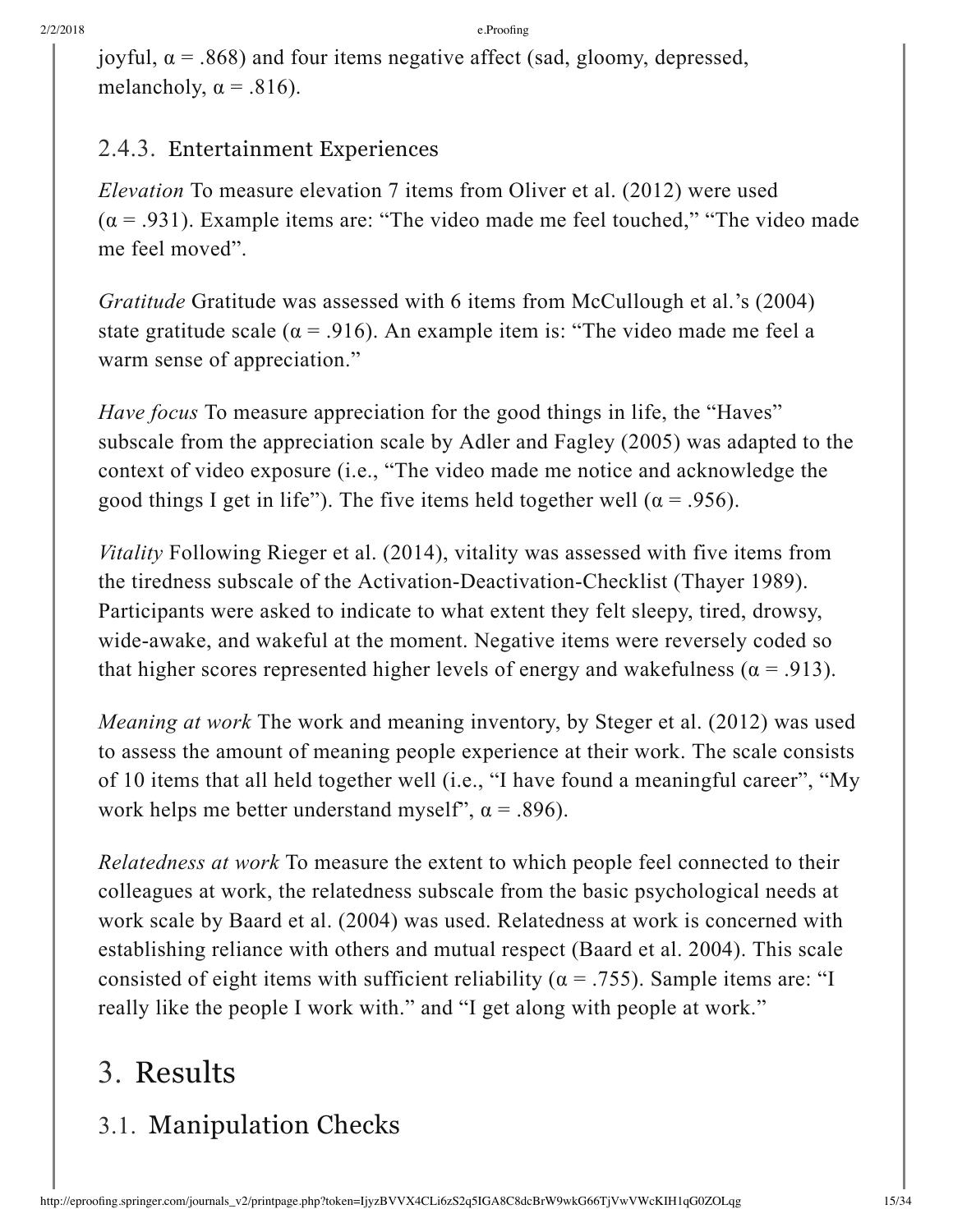Prior to testing our hypotheses, a manipulation check was conducted to test whether the experimental manipulation of inducing different levels of affect was successful. A series of ANOVA analyses across conditions with the combined two videos indicated that the gratitude and elevation media condition differed significantly from the fun and control condition in their experiences of elevation and gratitude. For positive affect, all three conditions differed significantly from the control condition. The fun condition differed significantly from the control group in positive affect, however not from the gratitude or elevation condition. Additionally, the elevation and gratitude condition did not differ significantly in their experience of positive affect. Furthermore, the analysis revealed only a marginally significant ANOVA result for negative affect, indicating only a significant difference between the gratitude and fun condition. Lastly, because there was no significant difference between the elevation and gratitude media condition in their experiences of elevation and gratitude, the conditions were combined to form a single inspiring media condition with  $n = 91$  (see Tables 2, 3). Within the inspiring media condition, a significant difference remained between the experiences of elevation  $(M = 6.01)$ , *SD* = .983) and gratitude (*M* = 5.82, SD = .988) [paired *t*(90) = 2.69, *p* = .008]. However, the elevation and gratitude experiences correlated very strongly with each other ( $r = .775$ ,  $p < .001$ ) leading to multicollinearity in our path model. Consequently, we built a combined elevation and gratitude experience score and referred to it as inspiring affect (13 items,  $\alpha = .957$ ).<sup>[2](#page-35-1)</sup> Importantly, inspiring affect was significantly different between the inspiring media condition and the fun and control condition. However, positive affect, was only significantly different between the inspiring and the control condition but not between the inspiring and fun condition, and negative affect was only significantly different between the inspiring and fun condition, indicating a unique feature of inspiring media experiences (see Table 3). Caveats and implications about the overlap in the emotional experience of positive affect between the inspiring and the fun condition are elaborated in Sect. 4.

### <span id="page-17-0"></span>**Table 2**

Means and standard deviations separated by experimental condition and between group ANOVA results

|                | <b>Video condition</b>                           | Univariate F      |                   |                   |          |                  |          |
|----------------|--------------------------------------------------|-------------------|-------------------|-------------------|----------|------------------|----------|
| <b>Emotion</b> | Control<br>  Gratitude   Fun<br><b>Elevation</b> |                   |                   |                   |          |                  |          |
|                | M(SD)<br>$n = 52$                                | M(SD)<br>$n = 39$ | M(SD)<br>$n = 51$ | M(SD)<br>$n = 58$ | F(3,194) | $\boldsymbol{p}$ | $\eta^2$ |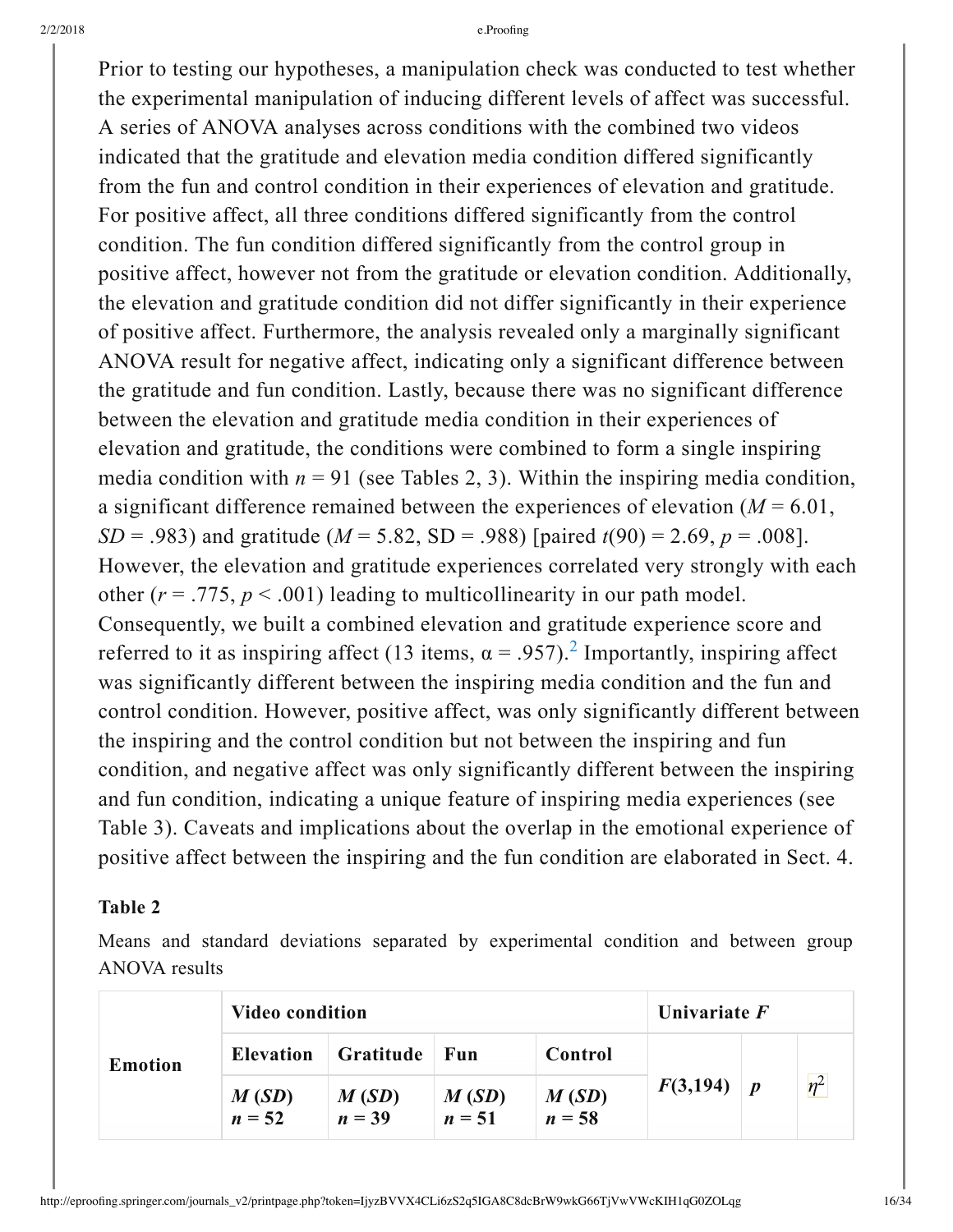| 2/2/2018 | e.Proofing |
|----------|------------|
|          |            |

| <b>Emotion</b>     |                      | <b>Video condition</b> |                      |                        |                              | Univariate $F$ |      |  |
|--------------------|----------------------|------------------------|----------------------|------------------------|------------------------------|----------------|------|--|
|                    | <b>Elevation</b>     | Gratitude              | Fun                  | Control                | F(3,194)<br>$\boldsymbol{p}$ |                |      |  |
|                    | M(SD)<br>$n = 52$    | M(SD)<br>$n = 39$      | M(SD)<br>$n = 51$    | M(SD)<br>$n = 58$      |                              |                |      |  |
| Elevation          | 6.11<br>$(.763)^{a}$ | 5.87<br>$(1.21)^a$     | 4.69<br>$(1.43)^{b}$ | 4.49<br>$(1.24)^{b}$   | 24.33                        | .000           | .271 |  |
| Gratitude          | 5.79<br>$(.889)^{a}$ | 5.86<br>$(1.11)^{a}$   | 5.01<br>$(1.55)^{b}$ | 4.75<br>$(1.17)^{b}$   | 10.59                        | .000           | .139 |  |
| Positive<br>affect | 5.49<br>$(1.28)^{a}$ | 5.29<br>$(1.47)^{a}$   | 5.43<br>$(1.34)^{a}$ | 4.46<br>$(1.18)^{b}$   | 7.50                         | .000           | .103 |  |
| Negative<br>affect | 3.24<br>$(1.57)^{a}$ | 3.64<br>$(1.78)^{a}$   | 2.72<br>$(1.58)^{b}$ | 3.23<br>$(1.40)^{a,b}$ | 2.61                         | .053           | .038 |  |

The significance value has been Least Significant Difference (LSD) and Games-Howell adjusted depending on the non-homogeneity of variance

Different superscripts  $({}^{a,b})$  within rows indicate significant differences between conditions at  $p < 0.05$ . Same superscripts within rows indicate no significant difference between conditions. Levene's statistic was significant for the elevation and gratitude experiences, thus Games-Howell adjustment was used. The univariate statistics were also associated with a significant Multivariate MANOVA:  $F(9, 588) = 11.16$ ,  $p < .001$ ,  $\eta^2$  = .15. No interaction effects were observed a,b

### **Table 3**

Means and standard deviations separated by experimental condition after combining inspiring media conditions and inspiring affect, and between group ANOVA results

| <b>Emotion</b>   | <b>Video condition</b> | Univariate F      |                     |          |                  |            |
|------------------|------------------------|-------------------|---------------------|----------|------------------|------------|
|                  | Inspiring              | Control<br>Fun    |                     |          |                  |            |
|                  | M(SD)<br>$n = 91$      | M(SD)<br>$n = 51$ | M(SD)<br>$n = 58$   | F(2,197) | $\boldsymbol{p}$ | $ \eta^2 $ |
| Inspiring affect | 5.92 $(.928)^{a}$      | 4.84 $(1.46)^{b}$ | 4.61 $(1.15)^{b}$   | 27.73    | .000             | .220       |
| Positive affect  | 5.41 $(1.36)^a$        | 5.43 $(1.34)^a$   | 4.46 $(1.18)^{b}$   | 11.02    | .000             | .101       |
| Negative affect  | 3.41 $(1.67)^a$        | $2.72(1.58)^{b}$  | $3.22 (1.40)^{a,b}$ | 3.20     | .043             | .031       |

The significance value has been Least Significant Difference (LSD) and Games-Howell adjusted depending on the non-homogeneity of variance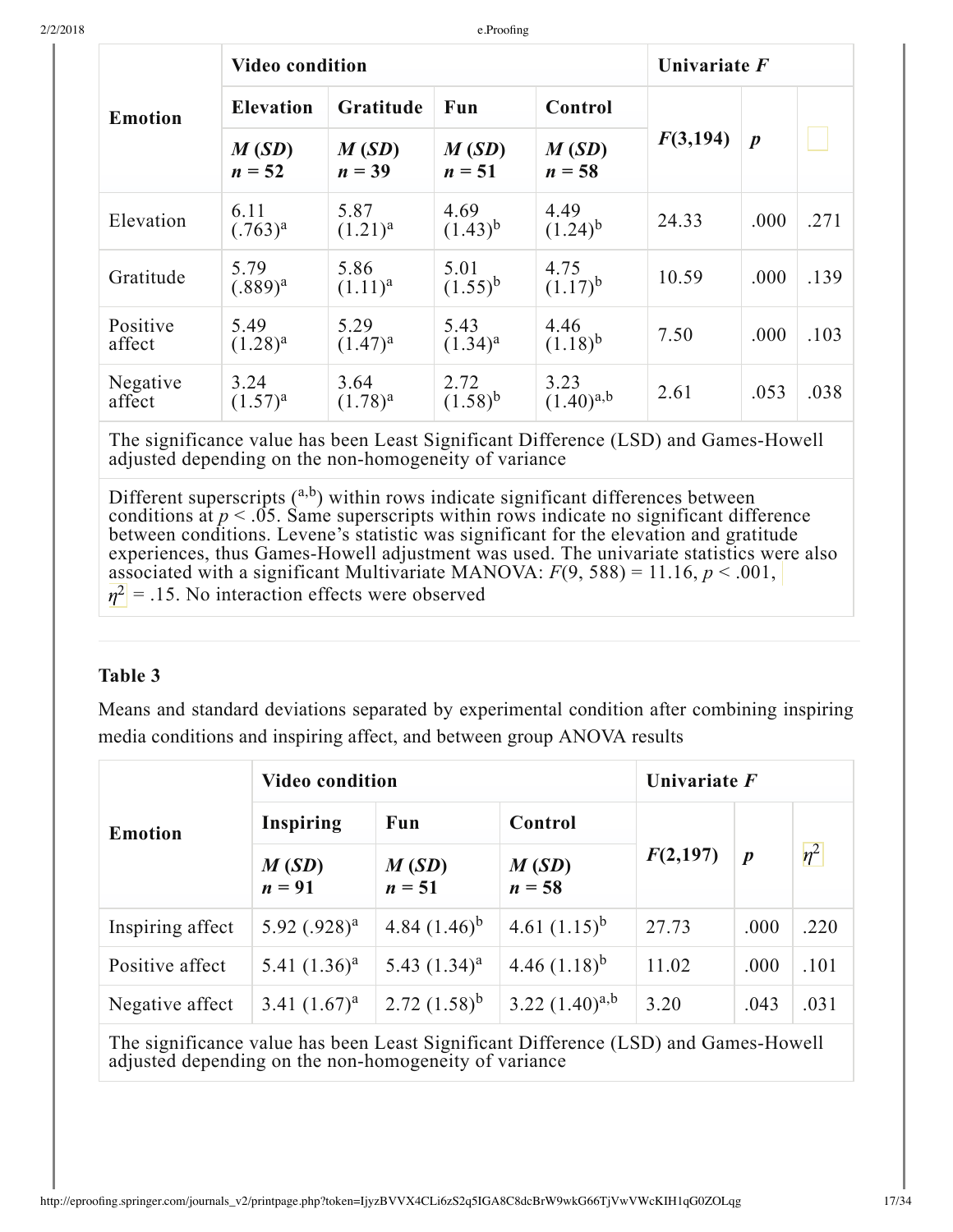| <b>Emotion</b> |                     | <b>Video condition</b> |                     |          | Univariate $F$   |  |  |
|----------------|---------------------|------------------------|---------------------|----------|------------------|--|--|
|                | Inspiring           | Fun                    | Control             |          |                  |  |  |
|                | $M(SD)$<br>$n = 91$ | $M(SD)$<br>$n = 51$    | $M(SD)$<br>$n = 58$ | F(2,197) | $\boldsymbol{p}$ |  |  |

Different superscripts  $($ <sup>a,b,c</sup>) within rows indicate significant differences between conditions at  $p < 0.05$ . Same superscripts within rows indicate no significant differences between conditions. Levene's statistic was significant for inspiring affect, thus Games-Howell adjustment was used. The univariate statistics were also associated with a significant Multivariate MANOVA:  $F(6, 392) = 14.73$ ,  $p < .001$ ,  $\eta^2 = .18$ . No interaction effects were observed

## 3.2. Hypotheses Analyzes

To test our hypotheses 1–6 a path analysis using *M*Plus 5.2 statistical package was conducted using the maximum likelihood method. The predicted model yielded unsatisfactory fit to the data. The modification indices suggested an additional path between inspiring affect and positive affect. With previous research suggesting a similar relationship between inspiration and activation and positive valence (Thrash and Elliot 2004), the addition of this path was reasonable. Adding this path resulted in adequate model fit (see Fig. 1):  $\chi^2 = 10.951$ ,  $df = 13$ , CMIN/ $df = .84$ ,  $p = .614$ , RMSEA = .000, 90% CI  $[.000, 060]$ , CFI = 1.00, SRMR = .037. As predicted, the inspiring video condition predicted inspiring affect  $(\beta$  = .464,  $p < .001$ ) and the fun condition predicted positive affect supporting H1a and H1b ( $\beta$  = .275,  $p$  < .001). In addition, as indicated by the modification indices, inspiring affect predicted positive affect  $(\beta$  = .793,  $p < .001$ ). Furthermore, inspiring affect predicted meaning at work directly  $(\beta = .172, p = .027)$  supporting H2, but not relatedness at work as predicted in H3a ( $\beta$  = - .042, p = .692). In contrast to Hypothesis 3b, positive affect did not predict relatedness at work ( $\beta$  = .094,  $p = .295$ ). In support with H4, inspiring affect predicted have focus ( $\beta$  = .627,  $p < .001$ ), which in turn predicted meaning at work  $(\beta$  = .372,  $p < .001$ ) and relatedness at work ( $\beta$  = .311,  $p < .001$ ) significantly. Have focus fully mediated the relationship between inspiring affect and meaning at work (*β* = .233, *p* < .001, 90% CI [.059 .407]) and relatedness at work ((*β* = .195,  $p \le 0.001$ , 90% CI [.057 .333]), supporting H5a and H5b. In contrast to H6a, positive affect ( $\beta$  = .029,  $p$  = .750) did not predict vitality. However, inspiring affect did predict ( $\beta$  = .365,  $p$  < .001) vitality, supporting H6b.

**Fig. 1**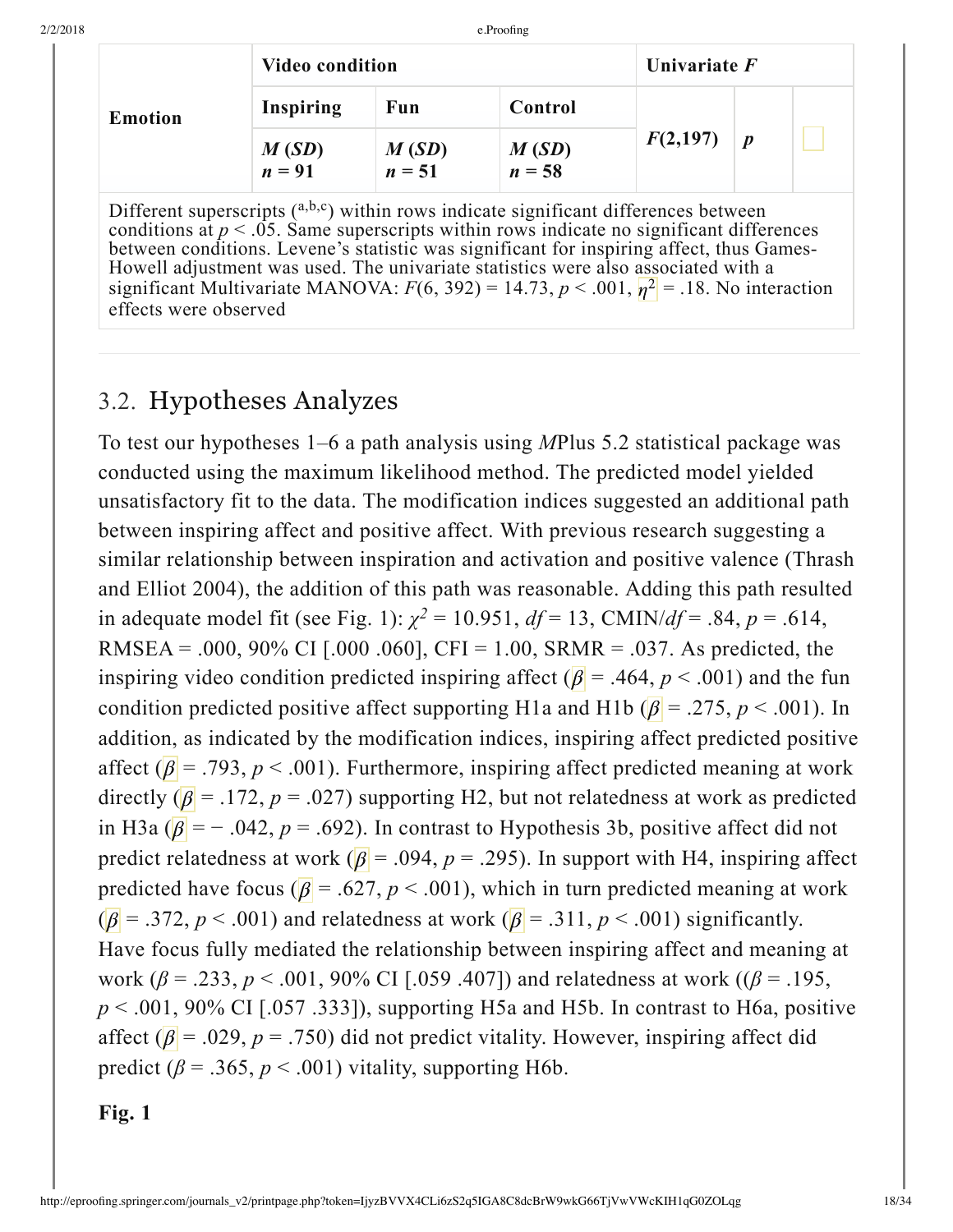Path model of the hypothesized relationships (H1–6). Only significant standardized path coefficients are presented ( $p < .05$ ). Model fit was based on Hu and Bentler's (1999) recommended fit indices:  $CFI > .95$ , RMSEA < .06, SRMR < .09



**AQ6**

To investigate H7 and RQ2, a repeated measurement MANOVA analysis was conducted across the four conditions between stress and vitality before and after the videos. At t1, none of the conditions differed significantly from each other in their levels of stress and vitality ( $p > .05$ ). The analysis revealed a non-significant interaction between conditions and stress at both time points [Wilks  $\Lambda$  = .996,  $F(3,196) = .231$ ,  $p = .875$ , partial  $p^2 = .004$ , but a significant main effect for stress between time points [Wilks  $\Lambda$  = .651,  $F(1,196)$  = 105.29,  $p < .001$ , partial  $\eta^2$  = .349]. A simple effects analysis showed significant decreases in stress after watching the video across all 4 conditions (see Table 3), leaving H7a unsupported. For vitality, a significant interaction effect between conditions and vitality at different time points resulted [Wilks  $\Lambda$  = .862,  $F(3,196)$  = 10.473,  $p < .001$ , partial  $\eta^2$  = .138]. Whereas the control condition did not show any significant differences in their pre-post vitality ratings  $[t(57) = .796, p = .429]$ , there was a significant difference between the vitality ratings in the elevation  $[t(51) = 5.97, p < .001]$ , gratitude  $[t(38) = 4.98, p < .001]$  and fun condition  $[t(50) = 4.14, p < .001]$ . A post hoc investigation (LSD corrected) of the means for vitality at t2 across conditions indicated a significant difference between the control group and the gratitude ( $p = .029$ ) and elevation group ( $p < .001$ ), but not the fun condition ( $p > .05$ ). The fun condition in turn was only significantly different from the elevation condition  $(p = .004)$ . There was no difference between the elevation and gratitude condition in their levels of vitality at t2 ( $p > 0.05$ ). Consequently, H7b was partially supported. Our Research Question asked about the unique role of eudaimonic and hedonic entertainment for stress reduction and vitality increase. According to the results of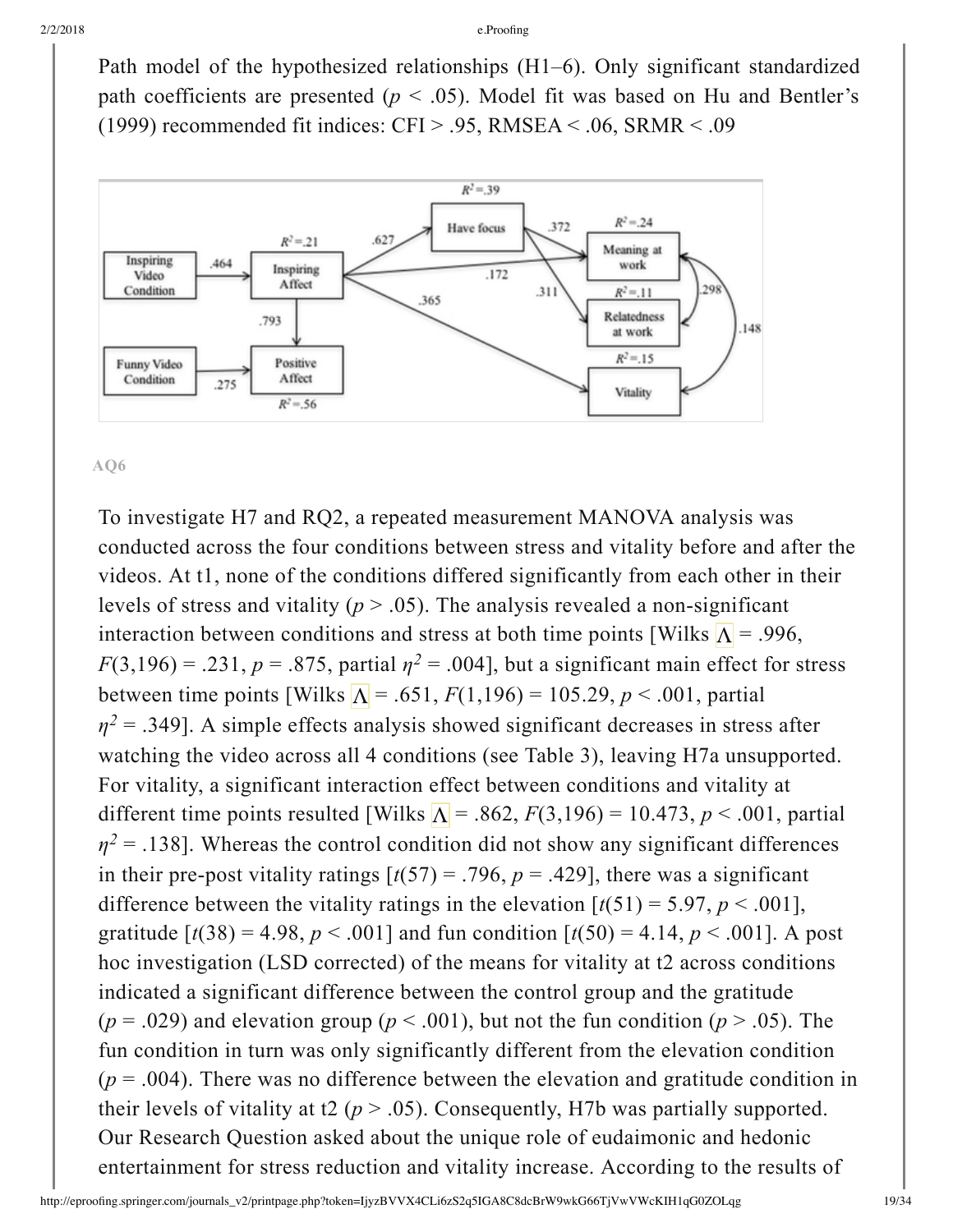the interaction effects, it becomes apparent that for vitality the elevating videos were more energizing in nature than the fun or the control videos. In contrast, stress reduction seemed to result from any type of media. Even a non-narrative slide show presentation of nature images (control condition) lead to a significant decrease in stress in participants (Table 4).

### **Table 4**

Mean differences results of the repeated measurement MANOVA analysis comparing stress and vitality across two time points between conditions

| Condition | <b>Stress</b>     |                  |                             | <b>Vitality</b> |                |                  |  |
|-----------|-------------------|------------------|-----------------------------|-----------------|----------------|------------------|--|
|           | t1<br>t2<br>M(SD) |                  | Cohen's<br>$\boldsymbol{d}$ | t1              | t2             | Cohen's          |  |
|           |                   | M(SD)            |                             | M(SD)<br>M(SD)  |                | $\boldsymbol{d}$ |  |
| Elevation | 50.98<br>(22.93)  | 38.80<br>(22.78) | $.655**$                    | 4.56<br>(1.62)  | 5.41<br>(1.46) | $.852**$         |  |
| Gratitude | 52.38<br>(22.99)  | 38.46<br>(23.59) | $.638**$                    | 3.93<br>(1.59)  | 4.93<br>(1.37) | $.809**$         |  |
| Fun       | 48.48<br>(23.68)  | 33.90<br>(22.18) | $.805**$                    | 3.95<br>(1.69)  | 4.53<br>(1.66) | $.584**$         |  |
| Control   | 45.11<br>(24.41)  | 30.10<br>(22.67) | $.840**$                    | 4.34<br>(1.45)  | 4.22<br>(1.61) | .105             |  |

Cohen's *d* is corrected for dependence between means using Morris and DeShon's (2002) Eq. 8. *p* value for the insignificant coefficient between vitality t1 and t2 is  $p = .429$ 

*Stress/vitality t1* stress and vitality before the video, *Stress/vitality t2* stress and vitality after the video

\*\*  $p < .001$ 

**AQ7**

# 4. Discussion

The goals of the present study were (1) to investigate the role of eudaimonic and hedonic media on stress reduction and well-being of employees in a real world setting, (2) to extend previous work on the effects of eudaimonic and hedonic media on well-being by exploring the impact of specific affective experiences, namely, positive affect, elevation and gratitude, and (3) to extend previous work on media's impact on a broader range of well-being indicators at work, namely, psychological well-being through perceived meaning at work, subjective well-being through vitality and social well-being through perceived relatedness at work.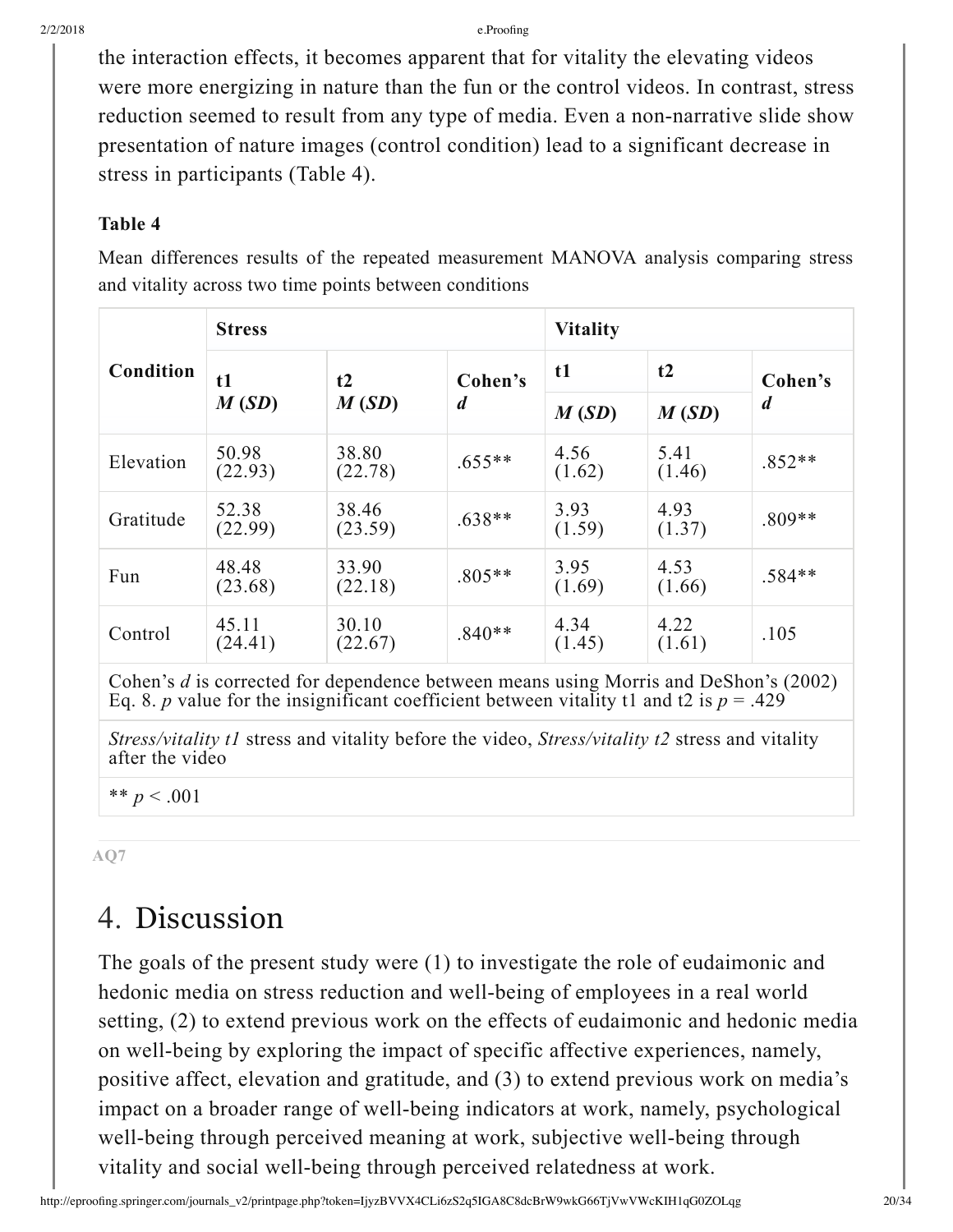Additionally, this paper further acknowledges the inspirational function of certain entertainment media by introducing appreciation of the good things in life as an explanatory variable between eudaimonic entertainment experiences and psychological and social well-being.

First, the manipulation check indicated that the inspiring media conditions did not differ significantly in positive affect from the fun condition. These findings are consistent with other studies on eudaimonic media (i.e., Oliver and Bartsch 2011; Oliver and Raney 2011; Rieger et al. 2014). Those studies understand elevation to specifically include mixed affect, which means to experience positive and negative emotions at the same time. In our study, inspiring media was perceived as similarly emotionally positive as funny media, while at the same time as significantly more negative than funny media. Thus, our data supports previous research on the uniqueness of eudaimonic (or inspiring) media content as funny and sad at the same time.

Second, both, the gratitude and elevation condition differed significantly from the fun and control condition in their elicitation of elevation and gratitude, indicating that eudaimonic media experiences are indeed different from funny or neutral media when it comes to their elicitation of inspiring affect (i.e., elevation, gratitude. Oliver and Bartsch 2011; Wirth et al. 2012). The experience of gratitude as elicited from media stimuli is still at its infancy. Our data suggests that gratitude and elevation are highly correlated. So far, the studies that have been conducted on elevation in the field of media psychology (i.e., Oliver et al. 2012; Janicke and Oliver 2017; Ellithorpe et al. 2015) never measured gratitude as another additional experience to elevation that results from portrayals of moral beauty and excellence (Algoe and Haidt 2009). However, when investigating inspiring videos, not only do they portray altruism and thus, elicit elevation, they also often portray another source intentionally improving someone's-well-being, which is what Fredrickson (2004) described as an elicitor of gratitude (see also Dale et al. 2017). Therefore, it is not surprising to find elevation and gratitude to coincide in specific inspiring media portrayals. Our data suggests that eudaimonic videos can be mainly elevating, or can be elevating *and* eliciting gratitude in the same way. Whether media can also *solely* elicit gratitude without the experience of elevation still needs to be explored. So far, our study indicates, what has been reported before (Algoe and Haidt 2009; Diessner et al. 2013): that gratitude may not be completely differentiable from elevation. Future research may profit from an investigation of gratitude experience in addition to elevation as elicited from media, in order to get a better understanding of an audience's eudaimonic media experience.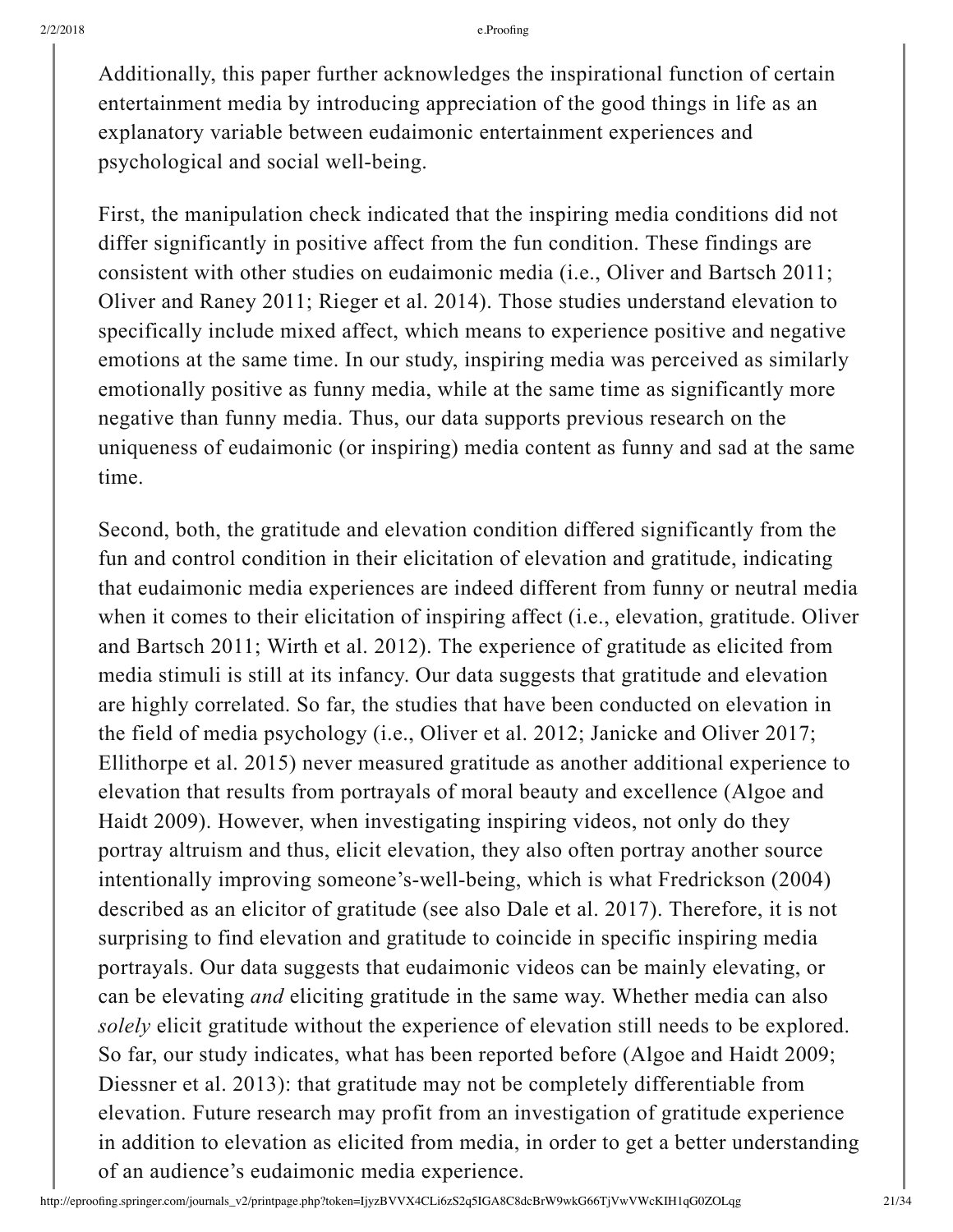### **AQ8**

As outlined earlier, both elevation and gratitude come from the family of selftranscendent emotions (also referred to as moral emotions), which are emotions that do not concern the self, or goals of the self, but a loss of ego and include an openness to others (Algoe and Haidt 2009; Haidt and Morris 2009). Since elevation and gratitude correlated highly, we combined the two scales into one, measuring, what we referred to as, inspiring affect to reflect the self-transcendent nature of the two emotions. Our model shows that inspiring affect, as elicited by inspiring but not funny videos, is the sole direct as well as indirect predictor for all three aspects of well-being as investigated in the current study: subjective well-being (operationalized with vitality), psychological well-being (operationalized as meaning at work), and social well-being (operationalized as relatedness at work) (see also Keyes 1998).

Furthermore, our results indicate a unique power of eudaimonic media compared to hedonic media to remind people of the "haves" rather than the "have not's" in life, supporting Adler and Fagley's (2005) assumption that appreciation for the positive aspects of life can be elicited through external triggers, such as media, for example. In addition, being reminded about one's haves in life reinforces the selftranscendent attributes of the eudaimonic media experiences. That means, feeling elevated and grateful after watching an inspiring Youtube clip makes people outward oriented and turned towards the larger aspects of life, such as being content with what one has, appreciating things such as health, family and friends and feeling fortunate about one's privileges and opportunities one has encountered in life ("Have" subscale items, Adler and Fagley 2005). Subsequently, this reminder about one's life's blessings translates into a greater perceived meaning at work, which in turn is associated with a positive experience of growth and purpose (Steger et al. 2012), as well as relatedness at work. It is the specific appreciation for the good things in life as elicited by inspiring affect, that contributes to the social wellbeing indicator of relatedness at work, but not inspiring affect per se, as predicted, indicating that the specific transcendent attributes of inspiring content are responsible for psychological and social well-being outcomes.

As related to meaning at work, these findings support what Sheldon and Lyubomirsky (2006) hypothesized before: being primed on gratitude and elevation through a short inspiring Youtube video, which include the activation of central values, purpose and competence, among others (see Wirth et al. 2012), seems to make employees aware of their life's fortune and privileges (have focus),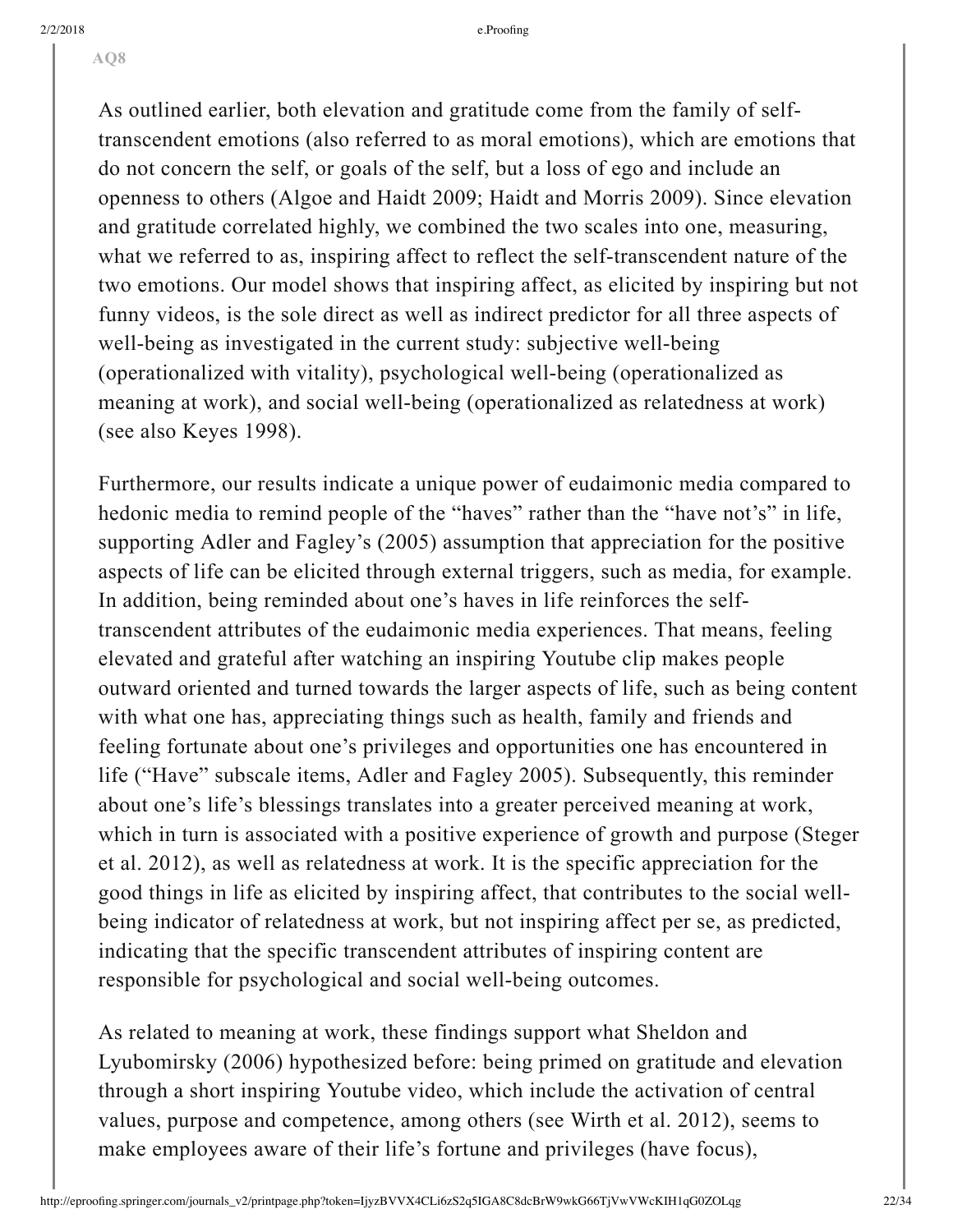potentially even interpret any negative circumstances at the work setting in a positive light, and thus contributing to an overall experience that one's work is meaningful. The experience of meaning at work has been associated, for example, with greater career commitment, less days absent from work and less psychological distress (anxiety, hostility, depression) (Steger et al. 2012). Thus, just a short eudaimonic entertainment experiences as elicited from a 3–5 min Youtube video at work can impact short-term psychological well-being (i.e., meaning at work), and potentially contribute to a range of positive health outcomes for employees in the long term. On the other hand, the experience of joy and delight from watching a funny video does not have the same effect on one's appreciation for the positive things in life and, in turn, one's perceived meaning at work. Future research is warranted to investigate these implications further.

As the findings relate to relatedness at work, appreciating the positive things in life refers to the interpersonal level of social functioning. That is, one's mind is directed away from the self towards others. Social well-being is the degree to which individuals master social challenges and are functioning well alongside their coworkers and other people they interact with in the world (Gallagher et al. 2009). It is a form of well-being that focuses on interpersonal relationships, whereas subjective and psychological well-being focus on the intrapersonal realm (Keyes 1998). Thus, it is reasonable to find a relationship between appreciation for the good things in life and feeling close to one's coworkers, as our data shows.

Contrary to our predictions, positive affect did not predict relatedness at work significantly. These results support previous research by Ryan et al. (2008) who counted (work) relatedness to be more closely associated with psychological wellbeing, but not subjective well-being. However, as noted before, because of the nature of inspiring media to be perceived as emotionally positive as well, we cannot exclude that positive affect does not play a role at all in people's perceived closeness to their co-workers. In fact, it may be a unique combination of positive affect, which has been related to approach tendencies (Carver and White 1994), and self-transcendent emotions (elevation and gratitude), which orient people toward their colleagues. From the data at hand, we can conclude, however, that solely feeling happy and joyful does not impact people's perceptions about their co-worker relationships.

Moreover, in contrast to our hypothesis, we did not find a relationship between positive affect, as elicited from hedonic entertainment (Oliver and Bartsch 2011) and vitality, as an indicator of subjective well-being (Ryan and Deci 2001).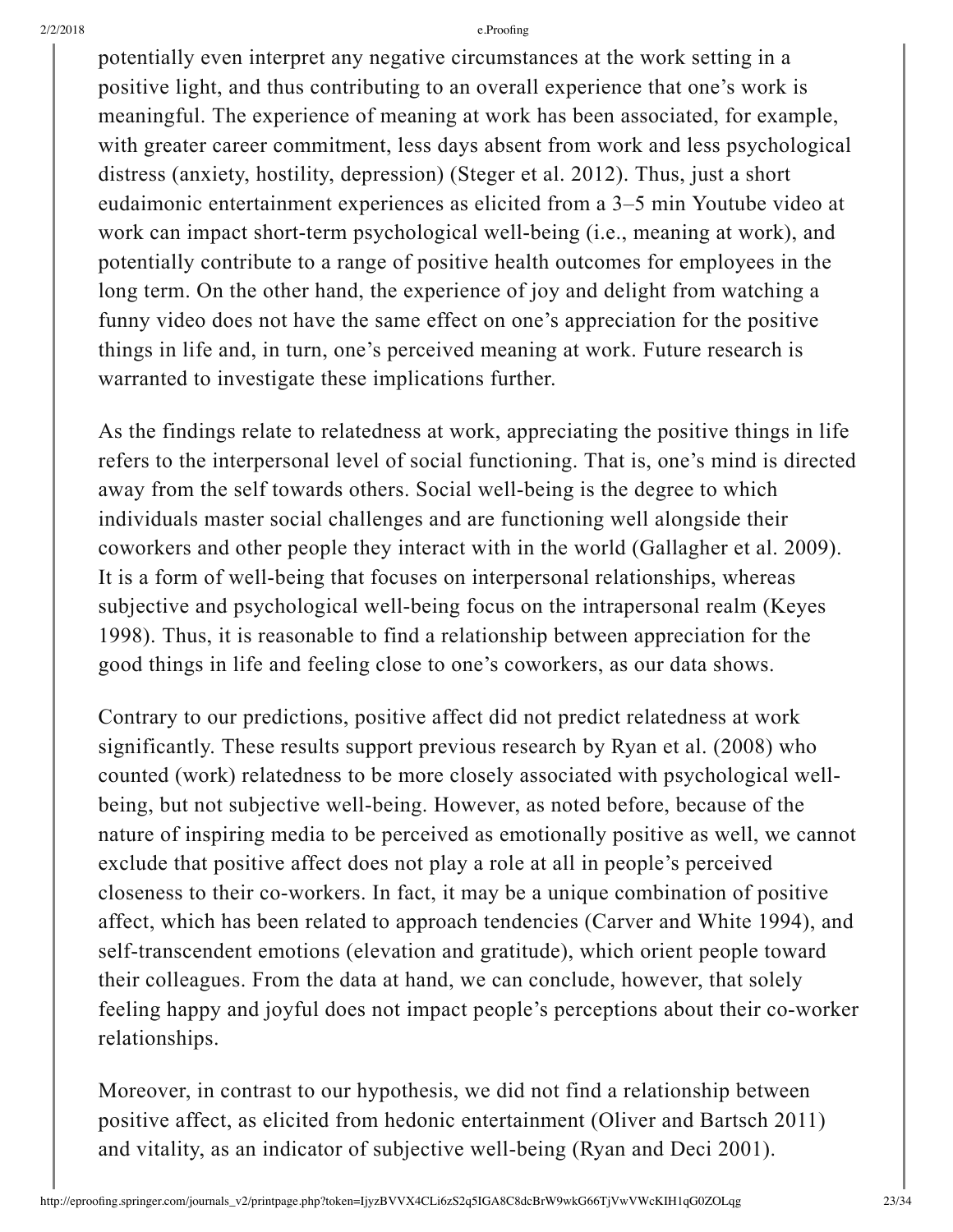However, we did find a direct relationship between inspiring affect, as elicited from eudaimonic media, and vitality, supporting previous research findings that showed a relationship between trait eudaimonia and vitality, for example (Huta and Ryan 2010) or a relationship between negative (but not purely positive) movie scenes and vitality (Rieger et al. 2017). Additionally, purely positive valence (as elicited from hedonic media fare) may not be enough to reduce tiredness (increase vitality) in participants. Instead, the more complex and demanding nature of inspiring media is more likely to increase one's arousal after successfully mastering the experience (Rieger et al. 2014). These findings furthermore indicate that eudaimonic media may not solely be related to psychological well-being, as previously predicted, but to subjective well-being as well. This is supported by our pre-post analysis of vitality, which showed a greater vitality increase from eudaimonic video clips (especially elevating videos) than funny videos or the control condition.

Whereas the results of Hypothesis 7a show that any form of media, even a neutral non narrative based slide show (control condition), reduces stress in employees, eudaimonic media seems to be especially energizing in nature, even more so than funny cat videos, as Gall Myrick (2015) found. The precise relationship between eudaimonic media and psychological and subjective well-being indicators remains to be explored. However, our data demonstrate that inspiring media may have a unique potential when it comes to recovering from work stress, and boosting employees' energy levels, meaning at work and co-worker relatedness. By that, our findings complement previous research on the positive effects of cyberslacking at work (i.e., Garrett and Danziger 2008a; Lim and Chen 2012), suggesting that watching inspiring videos at work can benefit employees well-being.

## 4.1. Limitations and Future Research

Since this is one of the first studies that investigated specific eudaimonic and hedonic affective experiences from Youtube clips at a workplace on people's stress levels and well-being indicators, it does come with some limitations.

First, as with any cross sectional data, the causality of our findings cannot be established. The assumed directions of our paths are based on previous studies (i.e., Rieger et al. 2014, 2015) and a result of a lack of longitudinal studies. However, the external validity of our design—due to real life circumstances instead of laboratory settings and employing an employee sample—can be regarded as an advantage of the chosen approach. It would be beneficial for future research to replicate our study assessing on which day of the week the study was taken, to control for potential blue Monday or happy Friday effects.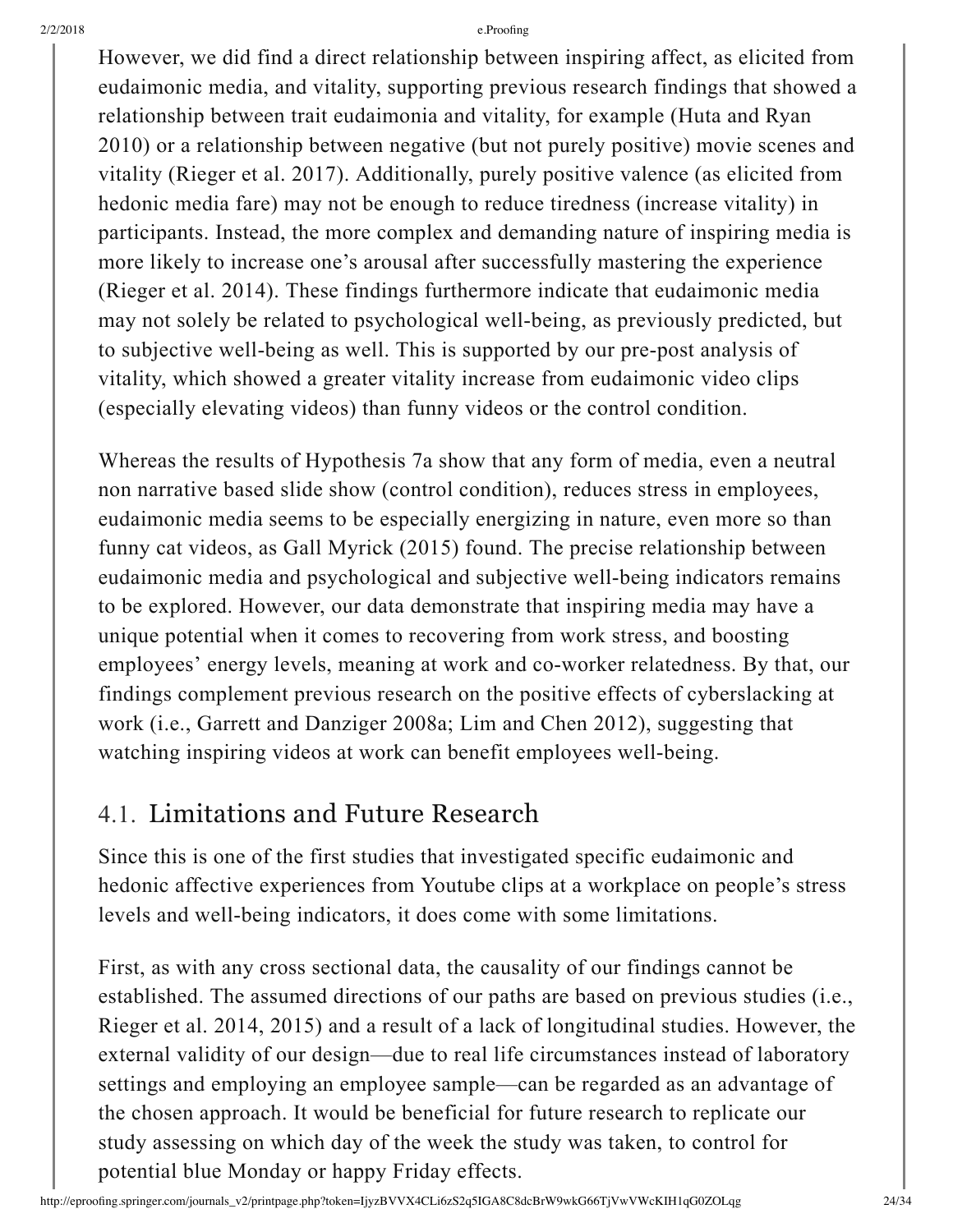Second, even though we used two videos per condition, the stimulus material is still limited in its scope. As our manipulation check indicated, the two inspiring media conditions were not perfectly distinguishable from the fun condition in their elicitation of positive affect. Future research is warranted to investigate an even broader variety of videos and to separate the experimental manipulation more clearly.

Additionally, we only compared different types of videos but did not include a nomedia control condition. This was done because previous research compared media conditions to a no-media control condition and found media to be more beneficial in terms of recovery, vitality and cognitive performance (Rieger et al. 2014, 2017). Further, basic research found that 'no distraction' control conditions can produce diverse results because people in general do not enjoy 'doing nothing' and engage in very distinct rumination, wondering, thinking etc. scenarios (Wilson et al. 2014). From a more applied point of view, it is very unlikely that employees would take breaks from work in which they would literally do nothing but sit still and relax. Taking these considerations into account, we decided to employ several media conditions and compare them. Thereby, however, this study cannot answer the question how different (non-mediated) break fillers could contribute to well-being. Based on Attention Restoration Theory (Kaplan and Berman 2010) we would also expect a stress reduction response from participants taking a walk outside or look outside a window into nature. Future research is warranted to investigate the relative value of media versus non media breaks for stress reduction and well-being.

Third, the indicators for psychological, subjective and social well-being only reflect a proportion of the overarching well-being concepts. One of the reasons for why we did find a relationship between inspiring affect and vitality may be that vitality is not a distinct indicator of subjective well-being. This also relates to our operationalisation of vitality: In line with previous research, we employed the tiredness subscale (see Reinecke et al. 2011; Rieger et al. 2014). As Ryan and Frederick (1997) point out, vitality is composed of psychological as well as somatic elements. Since we only assessed one dimension, namely that of subjective feelings of activation (reversely coded tiredness), we cannot draw conclusions about other vitality components. Future research is warranted to extend the exploration of different well-being indicators further, for instance by assessing the vigor dimension of vitality (see Schaufeli et al. 2006).

Fourth, due to time constraints, our study did not assess any personality variables such as trait positive affect or employees general stress levels which could further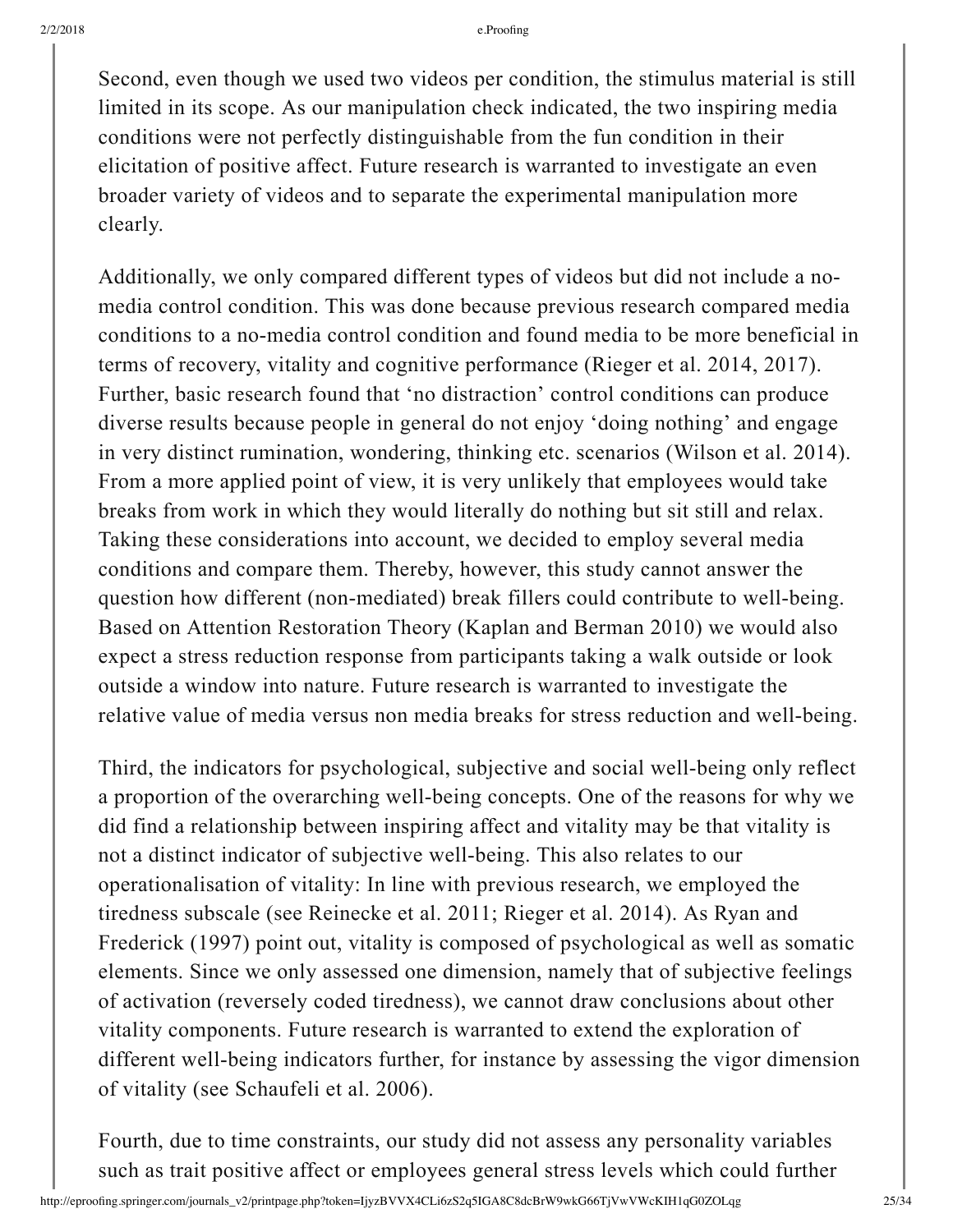moderate the results. Future research would benefit from a more comprehensive analysis of moderator and personality variables to build a comprehensive picture how and for whom online videos at work contribute to well-being.

Lastly, knowing about the relevance of well-being in the workplace for employees' health and productivity, it remains to be seen how repeated exposure to, for example, specific inspiring videos (videos that elicit self-transcendent emotions such as elevation, gratitude or awe (Algoe and Haidt 2009) at the workplace), translate into long term well-being, reduction of sick leave, work satisfaction and productivity, for example. Knowing about the prevalence of the consumption of online videos at work (84% in our sample), the amount of time people spend with such videos during work (33.5% watched online videos more than 5 times a week in our sample), and the positive effects these videos (especially eudaimonic videos in our study) have on people's well-being, recovery, vitality and even cognitive performance (Reinecke et al. 2009a; 2011; Rieger et al. 2014, 2015), it is crucial to further explore its' effects on employees stress management, workflow and overall happiness.

# 5. Conclusion

In conclusion, our study shows that cyberslacking in the form of watching Youtube videos at work, especially elevating and gratitude inspiring videos, seem to have a generally positive impact on employees' well-being. Videos that are mainly inspiring in nature not only increase employees' energy levels, but they also remind them about the good things in life, which makes them experience their work as more meaningful and make them feel connected to their coworkers. On the other hand, purely funny videos seem not to have a direct or indirect effect on employees well-being. However, any form of media consumed over a period of 3–4 min seemed to significantly reduce employees' stress levels, pointing out the importance of media for recovery experiences at work (i.e., Reinecke et al. 2009a, 2011; Rieger et al. 2014). We hope this study provides further steps towards future research in the fields of organizational psychology, positive psychology and media psychology, highlighting the beneficial use of online videos at the workplace for employees' stress reduction and well-being.

**AQ9**

### Funding

Funding was provided by John Templeton Foundation (Grant No. 55826).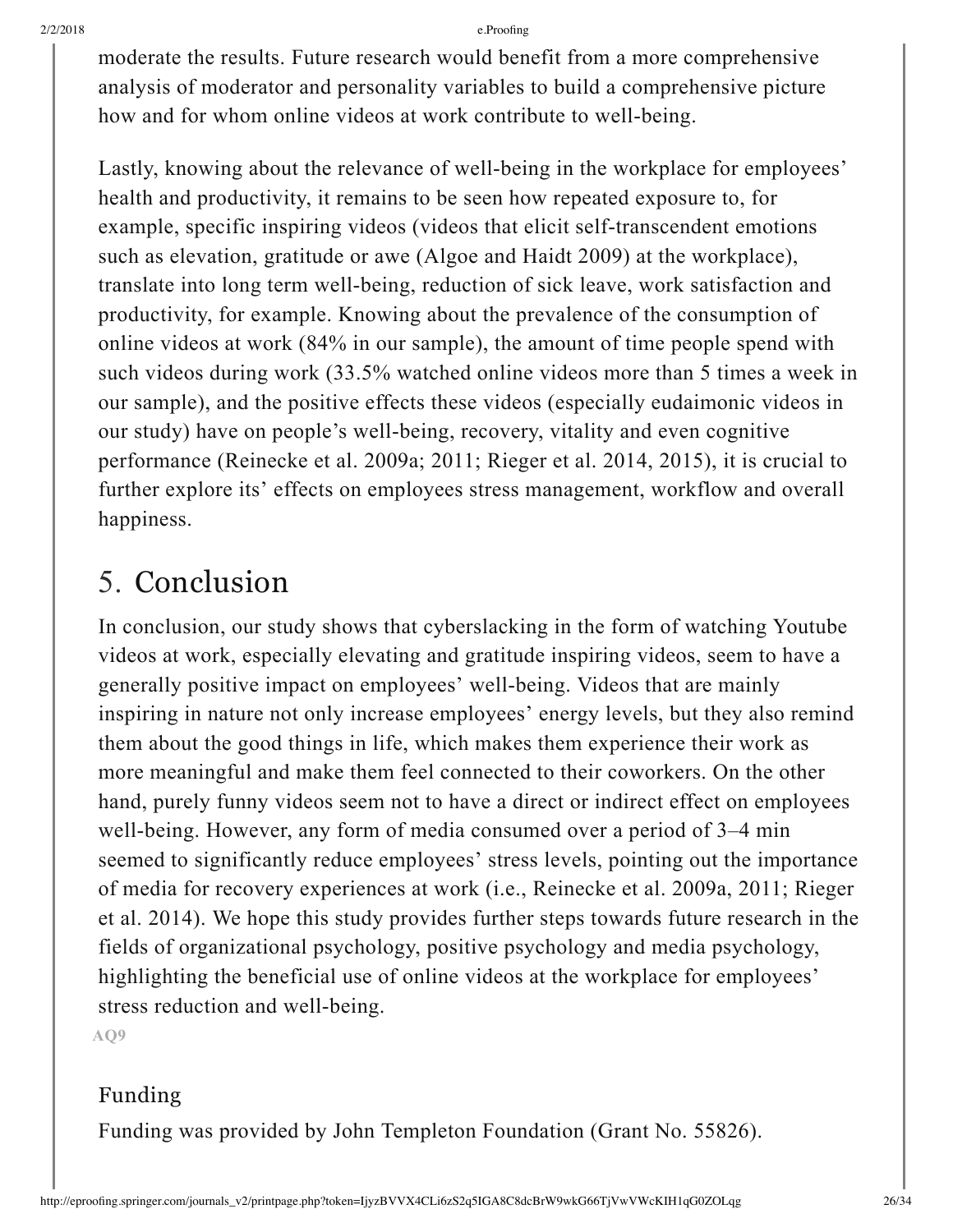# 6. Appendix

Gratitude video 1: https://www.youtube.com/watch?v=0YLVBlT0GDQ.

Gratitude video 2: https://www.youtube.com/watch?v=ege3YJ\_01H8.

Elevation video 1: https://www.youtube.com/watch?v=svzPm8lT36o.

Elevation video 2: https://www.youtube.com/watch?v=-cyvIKccdSg.

Funny video 1: https://www.youtube.com/watch?v=adIG2-Hec6E.

Funny video 2: https://www.youtube.com/watch?v=v9oxyswY8fs.

# References

Adler, M. G., & Fagley, N. S. (2005). Appreciation: Individual differences in finding value and meaning as a unique predictor of subjective well-being. *Journal of Personality, 73*(1), 79–114.

Algoe, S. B., & Haidt, J. (2009). Witnessing excellence in action: The 'otherpraising' emotions of elevation, gratitude, and admiration. *The Journal of Positive Psychology, 4*(2), 105–127.

Anderson, M. (2015, February 12). *5 facts about online video, for YouTube's 10th birthday*. Retrieved July 11 from http://www.pewresearch.org/fact $tank/2015/02/12/5$ -facts-about-online-video-for-youtubes-10th-birthday/.

APA Report (n.d.). American Psychological Association. *Stress in America*. *Paying with our health*. Retrieved March, 2016 from https://www.apa.org/news/press/releases/stress/2014/stress-report.pdf.

Arnold, K. A., Turner, N., Barling, J., Kelloway, E. K., & McKee, M. C. (2007). Transformational leadership and psychological well-being: The mediating role of meaningful work. *Journal of Occupational Health Psychology, 12,* 193–203. https://doi.org/10.1037/1076-8998.12.3.193.

Baard, P. P., Deci, E. L., & Ryan, R. M. (2004). Intrinsic need satisfaction: A motivational basis of performance and well-being in two work settings. *Journal*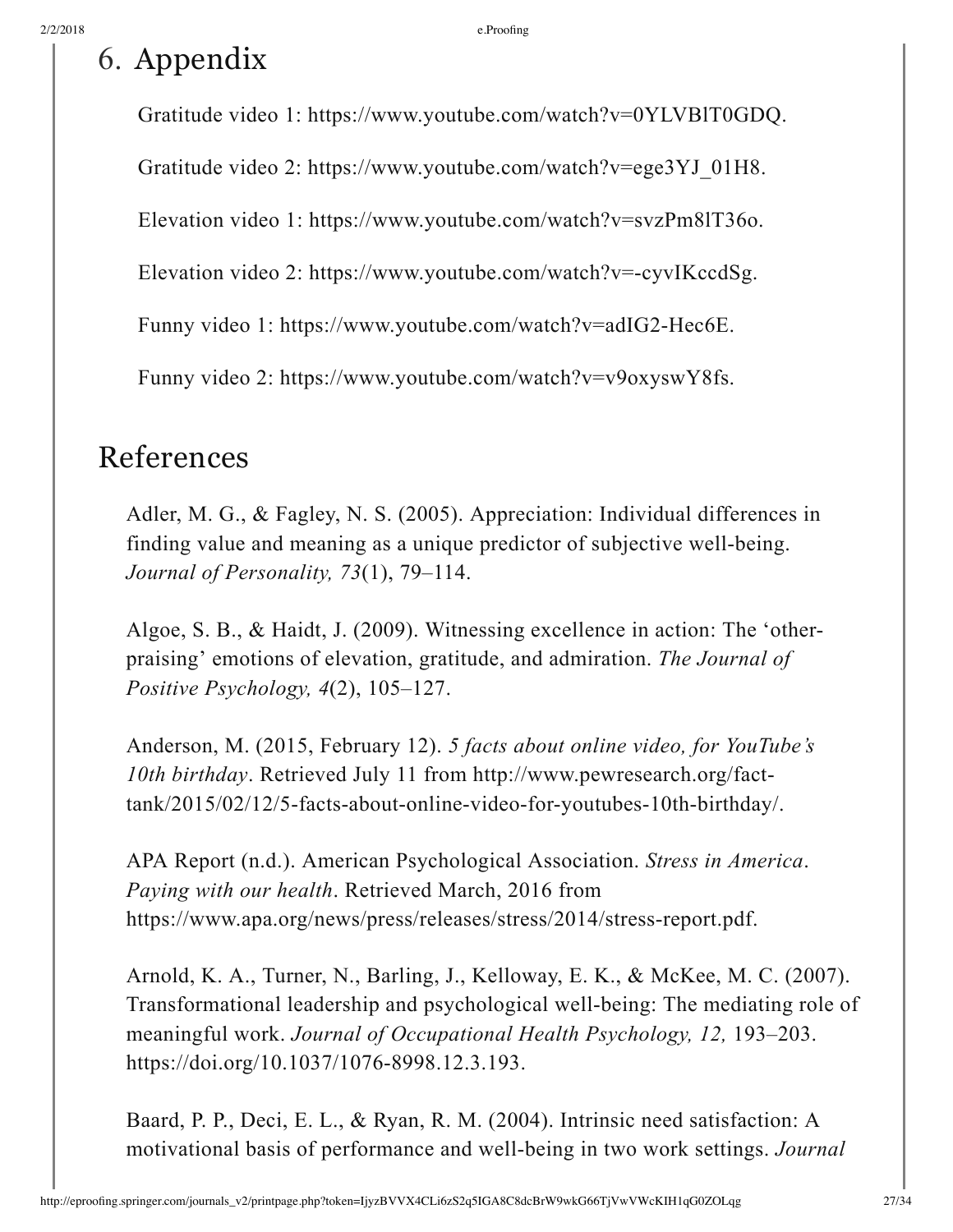*of Applied Social Psychology, 34*(10), 2045–2068.

Bartlett, M. Y., & DeSteno, D. (2006). Gratitude and prosocial behavior: Helping when it costs you. *Psychological Science, 17,* 319–325.

Carver, C. S., & White, T. L. (1994). Behavioral inhibition, behavioral activation, and affective responses to impending reward and punishment: The BIS/BAS Scales. *Journal of Personality and Social Psychology, 67*(2), 319.

Chancellor, J., Layous, K., & Lyubomirsky, S. (2015). Recalling positive events at work makes employees feel happier, move more, but interact less: A 6-week randomized controlled intervention at a Japanese workplace. *Journal of Happiness Studies, 16*(4), 871–887. https://doi.org/10.1007/s10902-014-9538-z.

Coker, B. L. (2011). Freedom to surf: The positive effects of workplace internet leisure browsing. *New Technology, Work and Employment, 26*(3), 238–247.

Conrad, A., Mueller, A., Doberenz, S., Kim, S., Meuret, A. E., Wolburg, E., et al. (2007). Psychophysiological effects of breathing instructions for stress management. *Applied Psychophysiology and Biofeedback, 32*(2), 89–98.

D'Abate, C. P., & Eddy, E. R. (2007). Engaging in personal business on the job: Extending the presenteeism construct. *Human Resource Development Quarterly, 18*(3), 361–383.

Dale, K., Raney, A. A., Janicke, S. H., Sanders, M., & Oliver, M. B. (2017). Youtube for good: A content analysis and examination of elicitors of selftranscendent media. *Journal of Communication*. https://doi.org/10.1111/jcom.12333.

Deci, E. L., & Ryan, R. M. (Eds.). (2002). *Handbook of self-determination research*. Rochester, NY: University of Rochester Press.

Diener, E. (1984). Subjective well-being. *Psychological Bulletin*, 95, 542–575.

Diessner, R., Iyer, R., Smith, M. M., & Haidt, J. (2013). Who engages with moral beauty? *Journal of Moral Education, 42*(2), 139–163. https://doi.org/10.1080/03057240.2013.78594.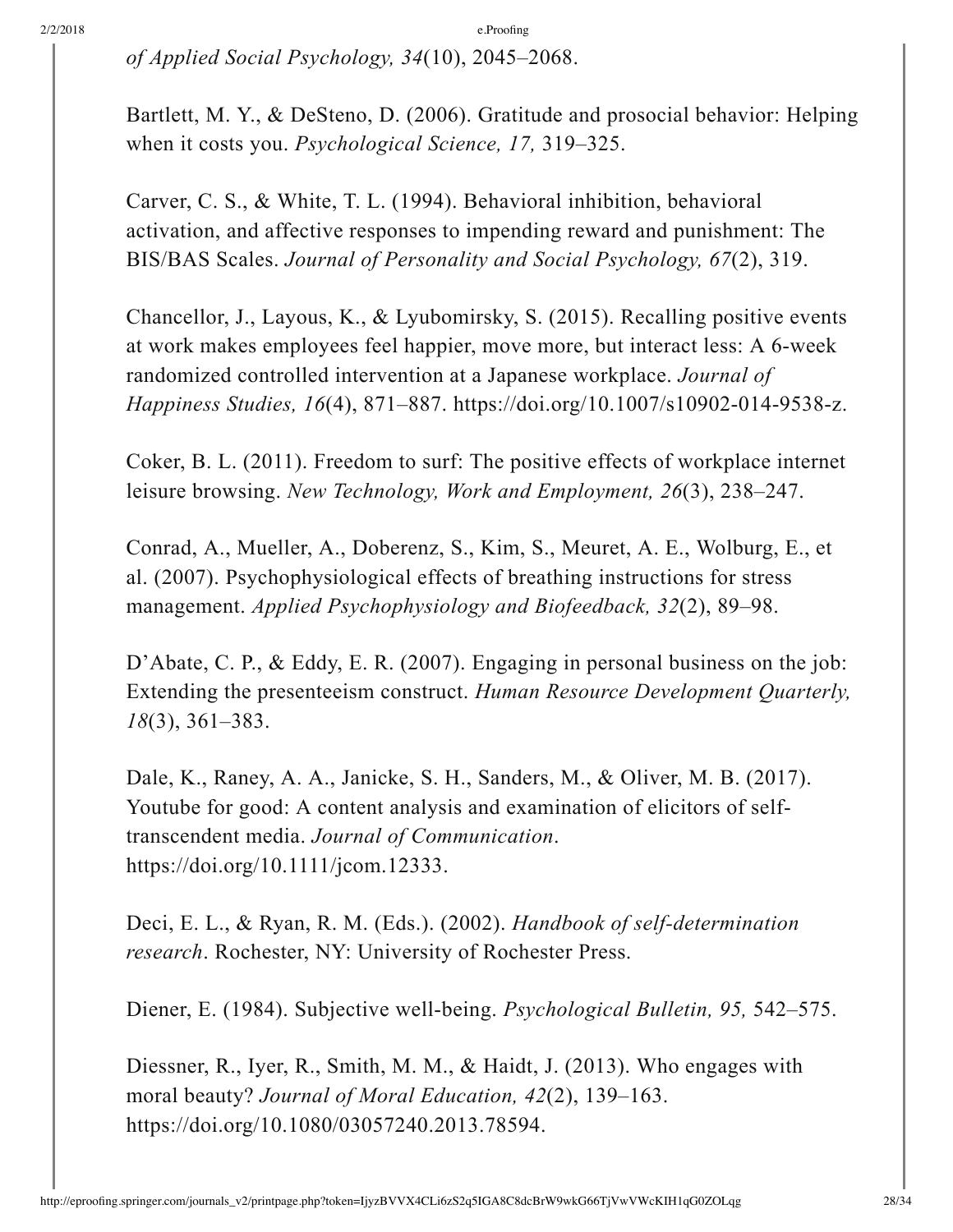Eastin, M. S., Glynn, C. J., & Griffiths, R. P. (2007). Psychology of communication technology use in the workplace. *CyberPsychology & Behavior, 10*(3), 436–443.

Ellithorpe, M. E., Ewoldsen, D. R., & Oliver, M. B. (2015). Elevation (sometimes) increases altruism: Choice and number of outcomes in elevating media effects. *Psychology of Popular Media Culture, 4*(3), 236–250. https://doi.org/10.1037/ppm0000023.

Emmons, R. A., & McCullough, M. E. (2003). Counting blessings versus burdens: An experimental investigation of gratitude and subjective well-being in daily life. *Journal of Personality and Social Psychology, 84*(2), 377–389. https://doi.org/10.1037/0022-3514.84.2.377.

Faul, F., Erdfelder, E., Lang, A.G., & Buchner, A. (2007). G\*Power 3: A flexible statistical power analysis program for the social, behavioral, and biomedical sciences. *Behavior Research Methods, 39,* 175–191.

Festinger, L. (1957). *A theory of cognitive dissonance*. Stanford, CA: Stanford University Press.

Fredrickson, B. L. (2001). The role of positive emotions in positive psychology: The broaden-and-build theory of positive emotions. *American Psychologist*, 56, 218–226.

Fredrickson, B. L. (2004). Gratitude, like other positive emotions, broadens and builds. In R. A. Emmons & M. E. McCullough (Eds.), *The psychology of gratitude* (pp. 145–166). New York, NY: Oxford University Press.

Fredrickson, B. L., Cohn, M. A., Coffey, K. A., Pek, J., & Finkel, S. M. (2008). Open hearts build lives: Positive emotions, induced through loving-kindness meditation, build consequential personal resources. *Journal of Personality and Social Psychology, 95*(5), 1045–1062. https://doi.org/10.1037/a0013262.

Freeman, D., Aquino, K., & McFerran, B. (2009). Overcoming beneficiary race as an impediment to charitable donation: Social dominance orientation, the experience of moral elevation, and donation behavior. *Personality and Social Psychology Bulletin, 35,* 72–84.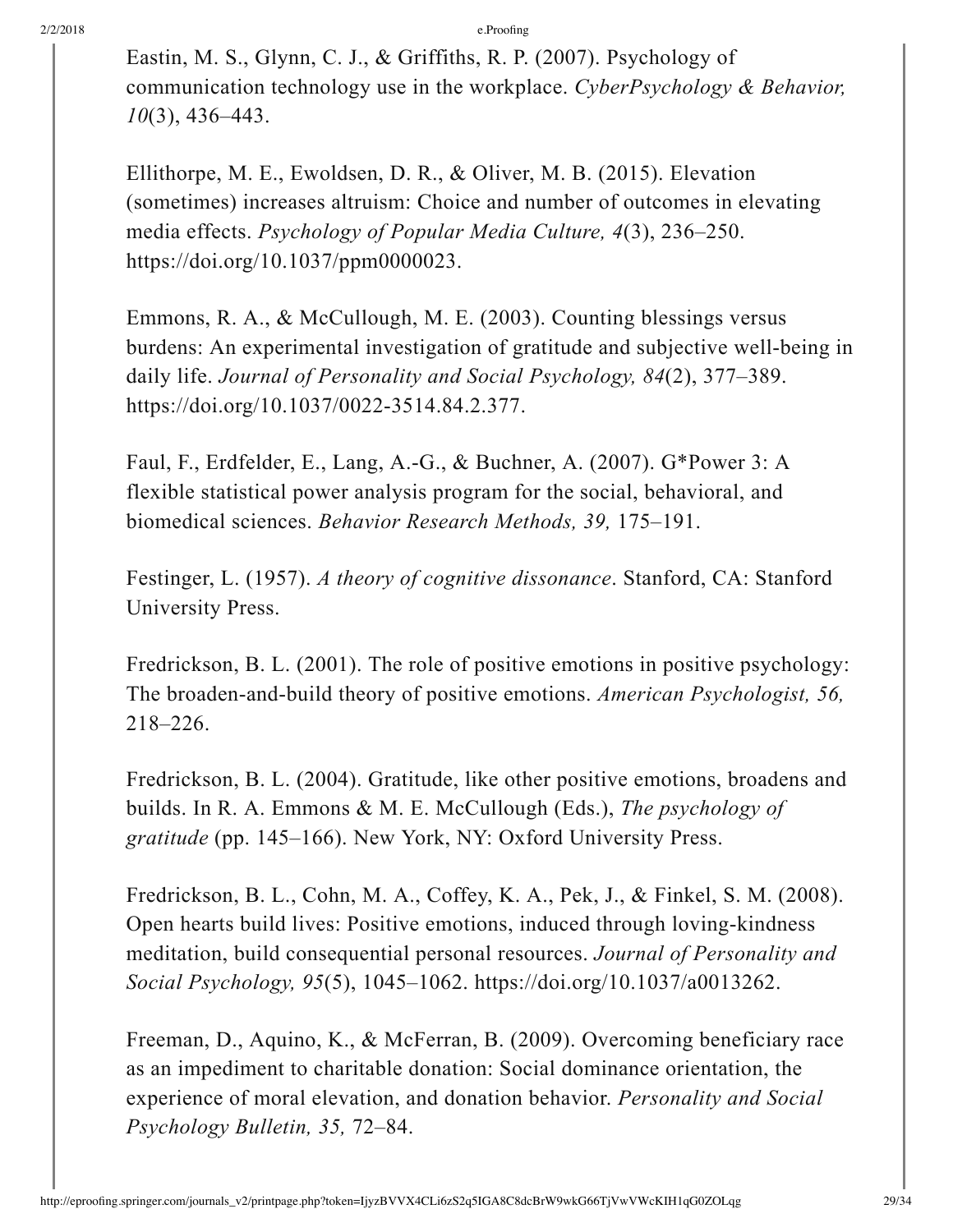Gall Myrick, J. (2015). Emotion regulation, procrastination, and watching cat videos online: Who watches Internet cats, why and to what effect? *Computers in Human Behavior, 52,* 168–176. https://doi.org/10.1016/j.chb.2015.06.001.

Gallagher, M. W., Lopez, S. J., & Preacher, K. J. (2009). The hierarchical structure of well-being. *Journal of Personality*, 77(4), 1025–1050.

Garrett, R. K., & Danziger, J. N. (2008a). Disaffection or expected outcomes: Understanding personal internet use during work. *Journal of Computer-Mediated Communication, 13*(4), 937–958.

Garrett, R. K., & Danziger, J. N. (2008b). On cyberslacking: Workplace status and personal internet use at work. *CyberPsychology & Behavior, 11*(3), 287–292.

Green, M. A., Brock, T. C., & Kaufman, G. F. (2004). Understanding media enjoyment: The role of transportation into narrative worlds. *Communication Theory, 14*(4), 311–327. https://doi.org/10.1111/j.1468-2885.2004.tb00317.x.

Greenfield, D. N., & Davis, R. A. (2002). Lost in cyberspace: The web $\omega$  work. *CyberPsychology & Behavior, 5*(4), 347–353.

Haidt, J. (2003). Elevation and the positive psychology of morality. In C. L. M. Keyes & J. Haidt (Eds.), *Flourishing: Positive psychology and the life welllived* (pp. 275–289). Washington, DC: American Psychological Association.

Haidt, J., & Morris, J. P. (2009). Finding the self in self-transcendent emotions. *Proceedings of the National Academy of Sciences, 106,* 7687–7688.

Hu, L.T., & Bentler, P. M. (1999). Cutoff criteria for fit indexes in covariance structure analysis: Conventional criteria versus new alternatives. *Structural Equation Modeling, 6,* 1–55. https://doi.org/10.1080/10705519909540118.

Huta, V., & Ryan, R. M. (2010). Pursuing pleasure or virtue: The differential and overlapping well-being benefits of hedonic and eudaimonic motives. *Journal of Happiness Studies, 11*(6), 735–762. https://doi.org/10.1007/s10902-009-9171-4.

Janicke, S. H., & Oliver, M. B. (2017). The relationship between elevation, connectedness and compassionate love in meaningful films. *Psychology of Popular Media Culture, 6*(3), 274–289. https://doi.org/10.1037/ppm0000105.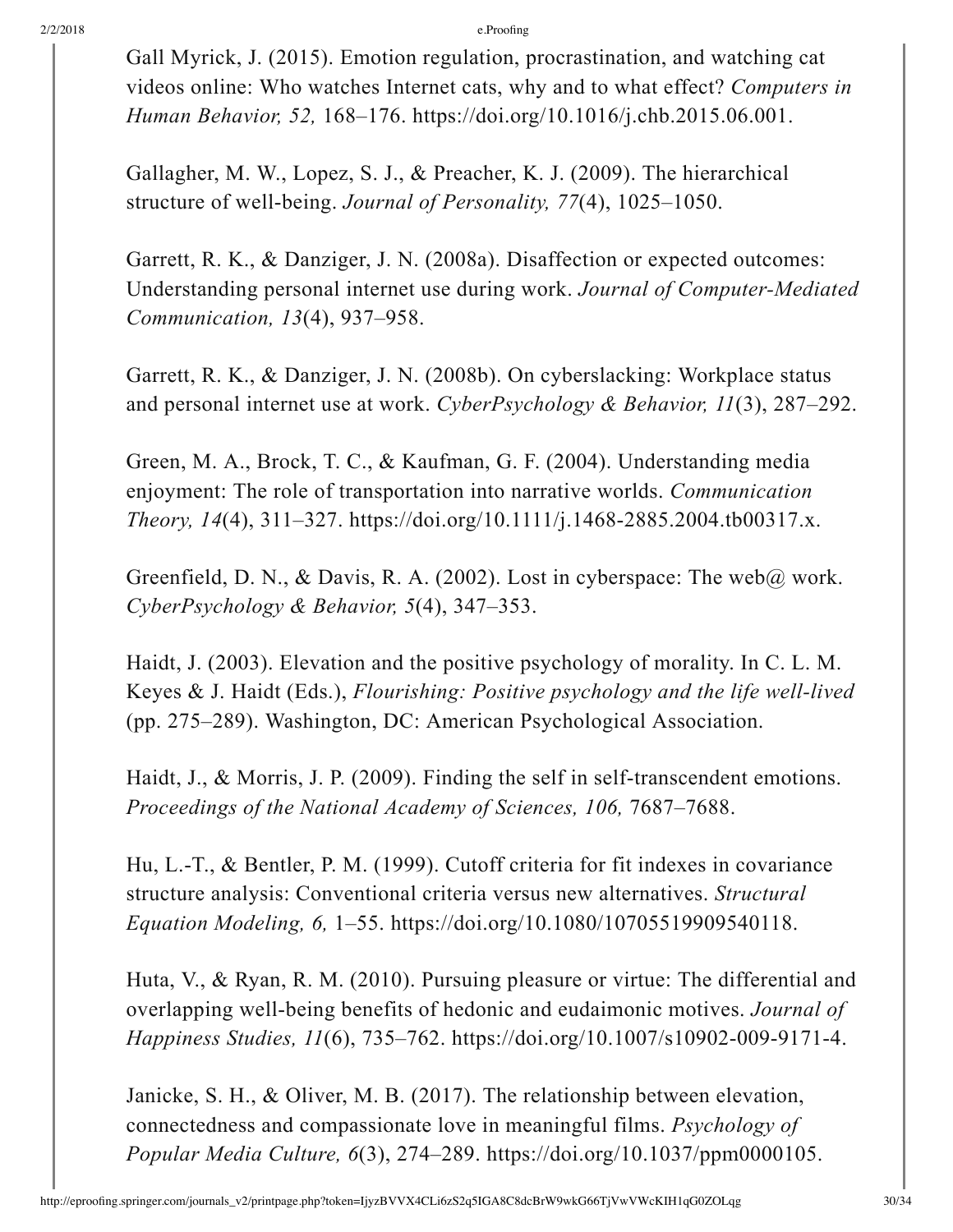Kaplan, S., Bradley-Geist, J., Ahmad, A., Anderson, A., Hargrove, A., & Lindsey, A. (2014). A test of two positive psychology interventions to increase employee well-being. *Journal of Business and Psychology, 29*(3), 367–380. https://doi.org/10.1007/s10869-013-9319-4.

Keyes, C. L. M. (1998). Social well-being. *Social Psychology Quarterly, 61,* 121–140.

Lambert, N. M., Graham, S. M., Fincham, F. D., & Stillman, T. F. (2009). A changed perspective: How gratitude can affect sense of coherence through positive reframing. *Journal of Positive Psychology, 4,* 461–470.

Lanham, M. E., Rye, M. S., Rimsky, L. S., & Weill, S. R. (2012). How gratitude relates to burnout and job satisfaction in mental health professionals. *Journal of Mental Health Counseling, 34*(4), 341–354.

Lim, V. K., & Chen, D. J. (2012). Cyberloafing at the workplace: Gain or drain on work? *Behaviour & Information Technology, 31*(4), 343–353. https://doi.org/10.1080/01449290903353054.

Mastrangelo, P. M., Everton, W., & Jolton, J. A. (2006). Personal use of work computers: Distraction versus destruction. *CyberPsychology & Behavior, 9*(6), 730–741.

McCullough, M. E., Tsang, J., & Emmons, R. A. (2004). Gratitude in intermediate affective terrain: Links of grateful moods to individual differences and daily emotional experience. *Journal of Personality and Social Psychology, 86*(2), 295–309. https://doi.org/10.1037/0022-3514.86.2.295.

Morris, S. B., & DeShon, R. P. (2002). Combining effect size estimates in metaanalysis with repeated measures and independent-groups designs. *Psychological Methods, 7,* 105–125.

Oliver, M. B., & Bartsch, A. (2011). Appreciation of entertainment. The importance of meaningfulness via virtue and wisdom. *Journal of Media Psychology: Theories, Methods, and Applications, 23,* 29–33.

Oliver, M. B., Hartmann, T., & Woolley, J. K. (2012). Elevation in response to entertainment portrayals of moral virtue. *Human Communication Research, 38,*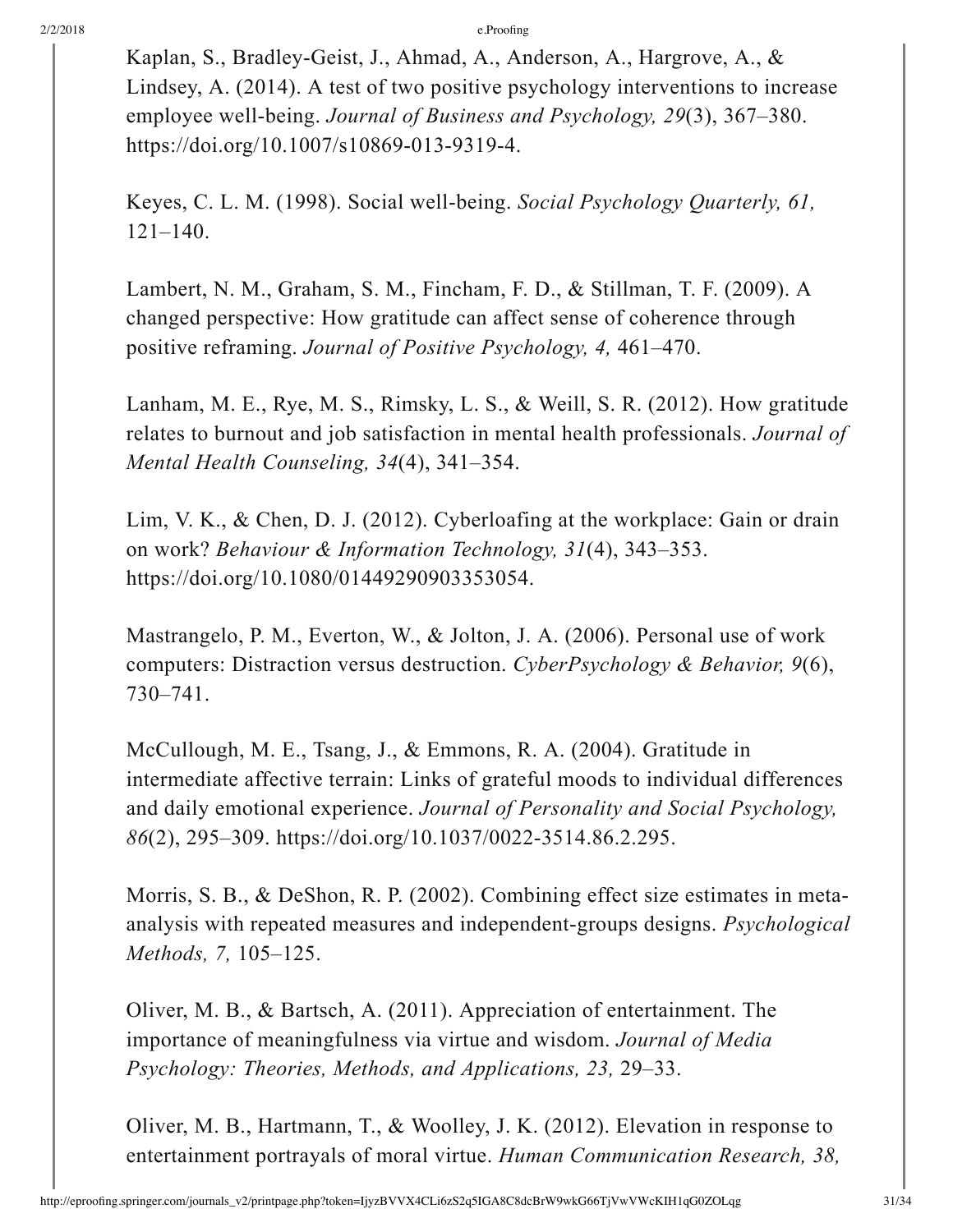360–378.

Oliver, M. B., & Raney, A. A. (2011). Entertainment as pleasurable and meaningful: Identifying hedonic and eudaimonic motivations for entertainment consumption. *Journal of Communication, 61,* 984–1004.

Park, N., Peterson, C., & Seligman, M. E. (2004). Strengths of character and well-being. *Journal of Social and Clinical Psychology,* 23(5), 603–619.

Reinecke, L. (2009a). Games at work: The recreational use of computer games during working hours. *Cyberpsychology & Behavior, 12*(4), 461–465.

Reinecke, L. (2009b). Games and recovery: The use of video and computer games to recuperate from stress and strain. *Journal of Media Psychology: Theories, Methods, and Applications, 21*(3), 126–142. https://doi.org/10.1027/1864-1105.21.3.126.

Reinecke, L., Klatt, J., & Krämer, N. C. (2011). Entertaining media use and the satisfaction of recovery needs: Recovery outcomes associated with the use of interactive and noninteractive entertaining media. *Media Psychology, 14*(2), 192–215. https://doi.org/10.1080/15213269.2011.573466.

Rieger, D., & Bente, G. (in press). Watching down cortisol levels? Effects of movie entertainment on psychophysiological recovery. *Studies in Communication and Media*. **AQ10**

Rieger, D., Frischlich, L., & Oliver, M. B. (2016, June). *Selfconstrual and elevation*—*Intercultural dif erences in transported values through mass media content*. Paper presented at the 66th Annual Conference of the International Communication Association, 09.13.06.16, Fukuoka, Japan.

Rieger, D., Reinecke, L., & Bente, G. (2017). Media induced recovery: The effects of positive versus negative media stimuli on recovery experience, cognitive performance, and energetic arousal. *Psychology of Popular Media Culture, 6*(2), 174–191. https://doi.org/10.1037/ppm0000075.

Rieger, D., Reinecke, L., Frischlich, L., & Bente, G. (2014). Media entertainment and well-being—Linking hedonic and eudaimonic entertainment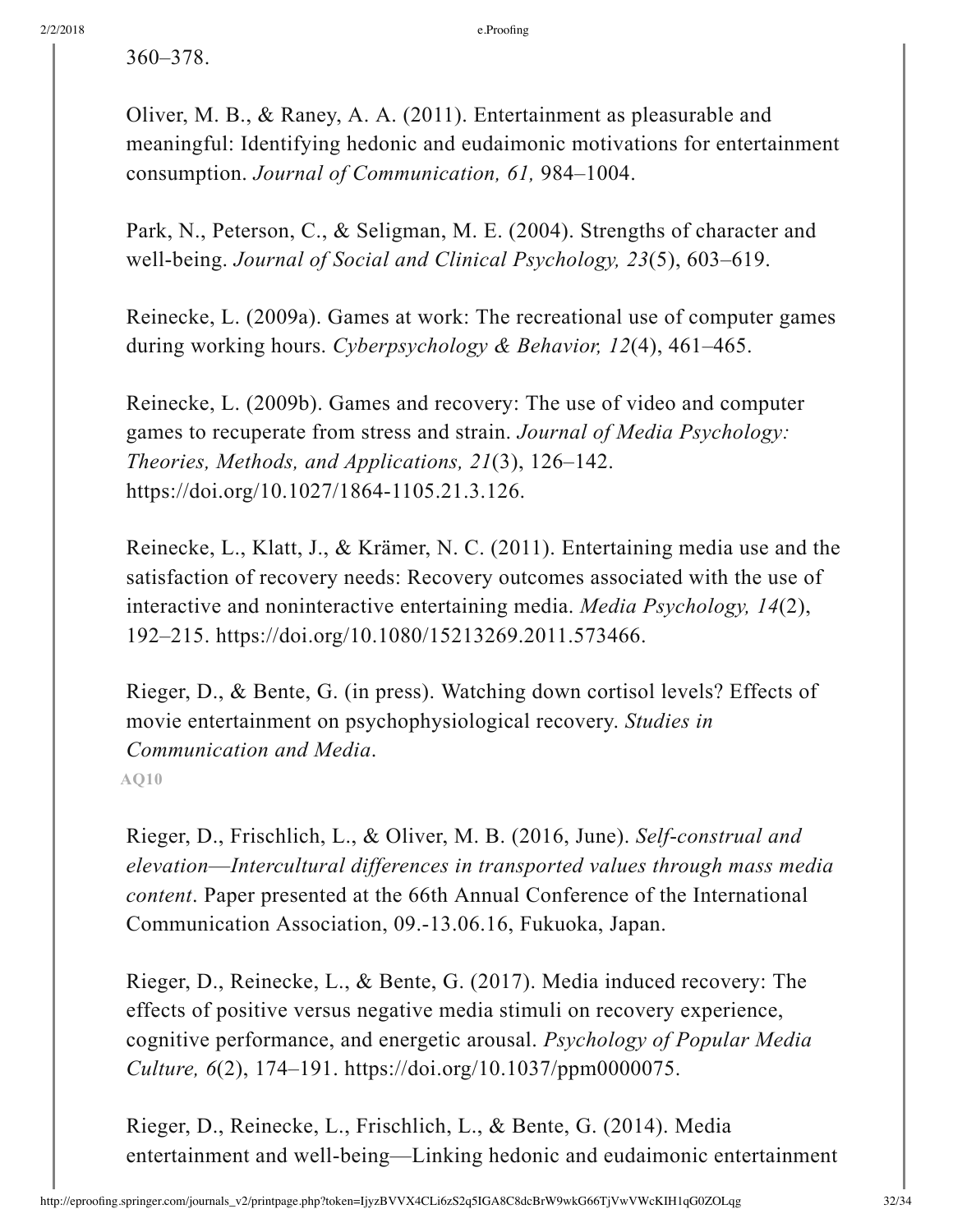experience to Media-Induced recovery and vitality. *Journal of Communication*, *64*(3), 456–478. https://doi.org/10.1111/jcom.12097.

Ryan, R. M., & Deci, E. L. (2001). On happiness and human potentials: A review of research on hedonic and eudaimonic well-being. *Annual Review of Psychology, 52,* 141–166.

Ryan, R. M., & Frederick, C. (1997). On energy, personality, and health: Subjective vitality as a dynamic reflection of well-being. *Journal of Personality*, *65*(3), 529–565.

Ryan, R. M., Huta, V., & Deci, E. L.  $(2008)$ . Living well: A self-determination theory perspective on eudaimonia. *Journal of Happiness Studies, 9,* 139–170.

Ryff, C. D. (1989). Happiness is everything, or is it: Explorations on the meaning of psychological well-being. *Journal of Personality and Social Psychology, 57,* 1069–1081.

Schaufeli, W. B., Bakker, A. B., & Salanova, M. (2006). The measurement of work engagement with a short questionnaire. *Educational and Psychological Measurement, 66*(4), 701–716. https://doi.org/10.1177/0013164405282471.

Seligman, M. E. P., Steen, T. A., Park, N., & Peterson, C. (2005). Positive psychology progress: Empirical validation of interventions. *American Psychologist,* 60(5), 410–421. https://doi.org/10.1037/0003-066X.60.5.410.

Sheldon, K. M., & Lyubomirsky, S. (2006). Achieving sustainable gains in happiness: Change your actions, not your circumstances. *Journal of Happiness Studies,* 7(1), 55–86. https://doi.org/10.1007/s10902-005-0868-8.

Steger, M. F., Dik, B. J., & Duffy, R. D. (2012). Measuring meaningful work: The work and meaning inventory (WAMI). *Journal of Career Assessment*. https://doi.org/10.1177/1069072711436160.

Thayer, R. E. (1989). *The biopsychology of mood and arousal*. New York, NY: Oxford University Press.

Thrash, T. M., & Elliot, A. J. (2004). Inspiration: Core characteristics, component processes, antecedents, and function. *Journal of Personality and*